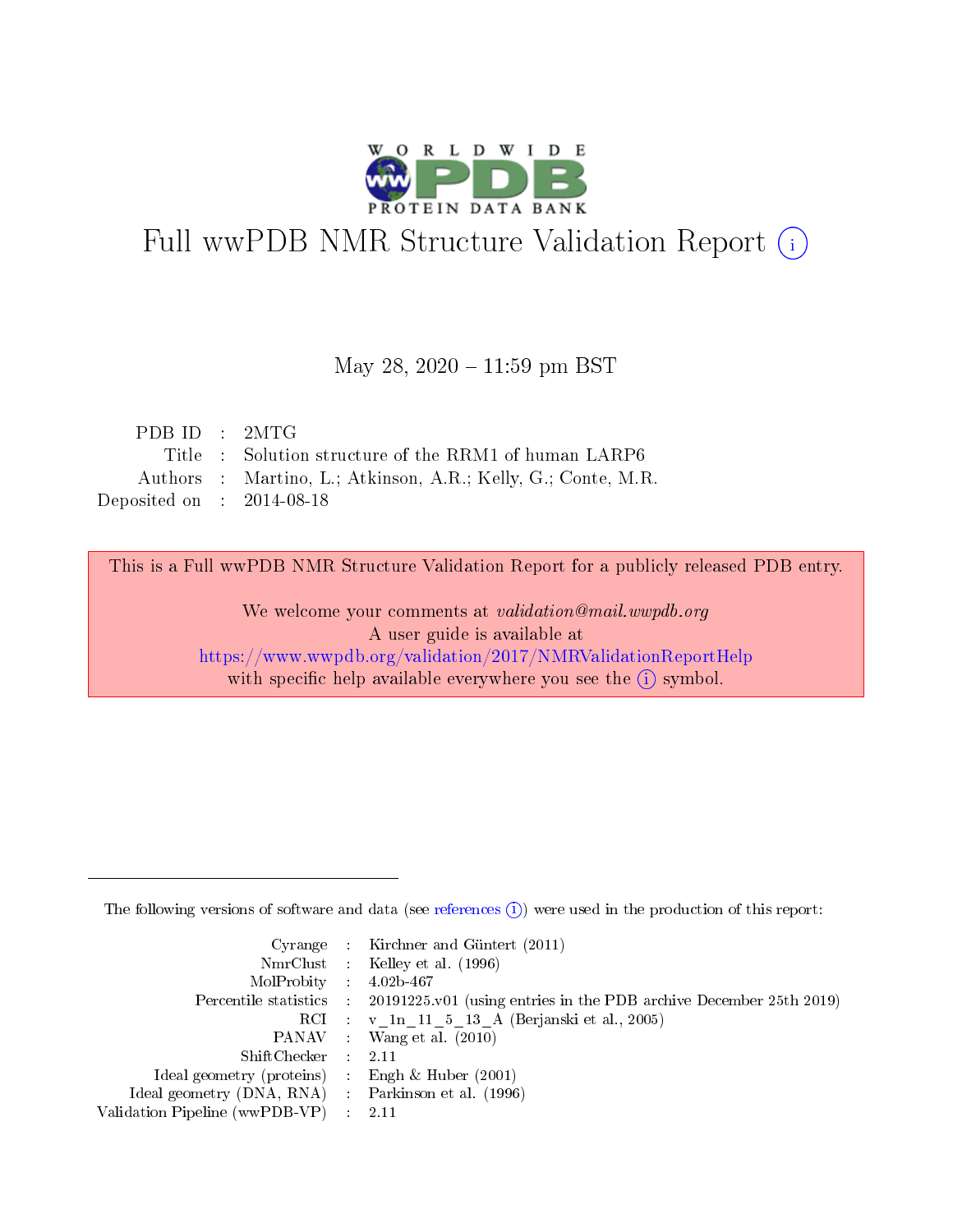# 1 [O](https://www.wwpdb.org/validation/2017/NMRValidationReportHelp#overall_quality)verall quality at a glance  $(i)$

The following experimental techniques were used to determine the structure: SOLUTION NMR

The overall completeness of chemical shifts assignment is 81%.

Percentile scores (ranging between 0-100) for global validation metrics of the entry are shown in the following graphic. The table shows the number of entries on which the scores are based.



| Metric                | $(\#\text{Entries})$ | $(\#Entries)$ |
|-----------------------|----------------------|---------------|
| Clashscore            | 158937               | 12864         |
| Ramachandran outliers | 154571               | 11451         |
| Sidechain outliers    | 154315               | 11428         |

The table below summarises the geometric issues observed across the polymeric chains and their fit to the experimental data. The red, orange, yellow and green segments indicate the fraction of residues that contain outliers for  $>=3, 2, 1$  and 0 types of geometric quality criteria. A cyan segment indicates the fraction of residues that are not part of the well-defined cores, and a grey segment represents the fraction of residues that are not modelled. The numeric value for each fraction is indicated below the corresponding segment, with a dot representing fractions  $\epsilon = 5\%$ 

| Mol | Chain | Length |     | Quality of chain |    |     |  |
|-----|-------|--------|-----|------------------|----|-----|--|
|     | . .   | 119    | 24% | 53%              | 7% | 13% |  |

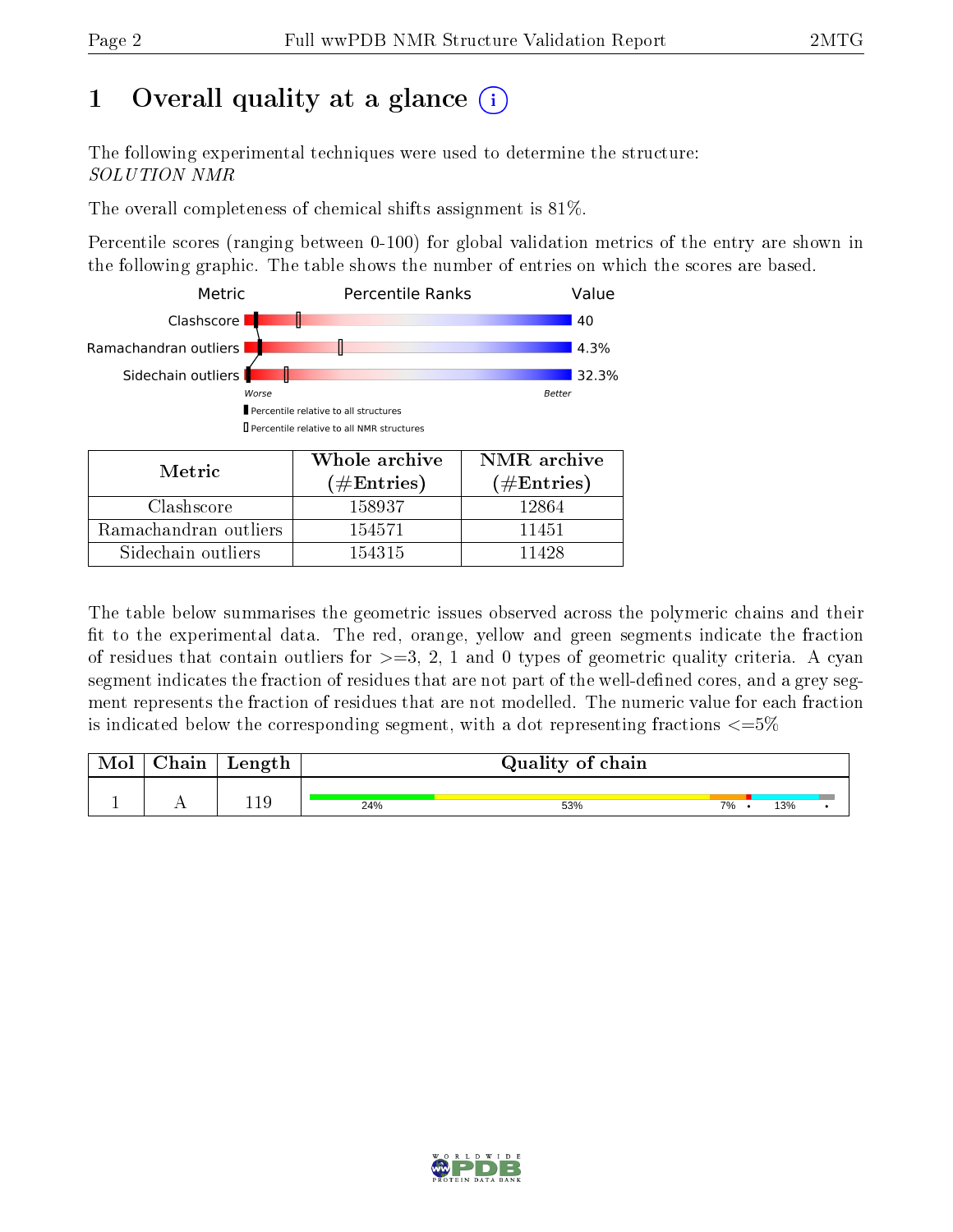# 2 Ensemble composition and analysis  $(i)$

This entry contains 20 models. Model 1 is the overall representative, medoid model (most similar to other models).

The following residues are included in the computation of the global validation metrics.

| Well-defined (core) protein residues      |                                  |  |
|-------------------------------------------|----------------------------------|--|
| Well-defined core   Residue range (total) | Backbone RMSD (A)   Medoid model |  |
| A:183-A:199, A:208-A:291                  | 0.40                             |  |
| (101)                                     |                                  |  |

Ill-defined regions of proteins are excluded from the global statistics.

Ligands and non-protein polymers are included in the analysis.

The models can be grouped into 3 clusters and 2 single-model clusters were found.

| Cluster number        | Models                                         |
|-----------------------|------------------------------------------------|
|                       | 1, 2, 6, 7, 10, 13, 14, 15, 16, 17, 18, 19, 20 |
|                       | 4.9.11                                         |
|                       | 8.12                                           |
| Single-model clusters | 3: 5                                           |

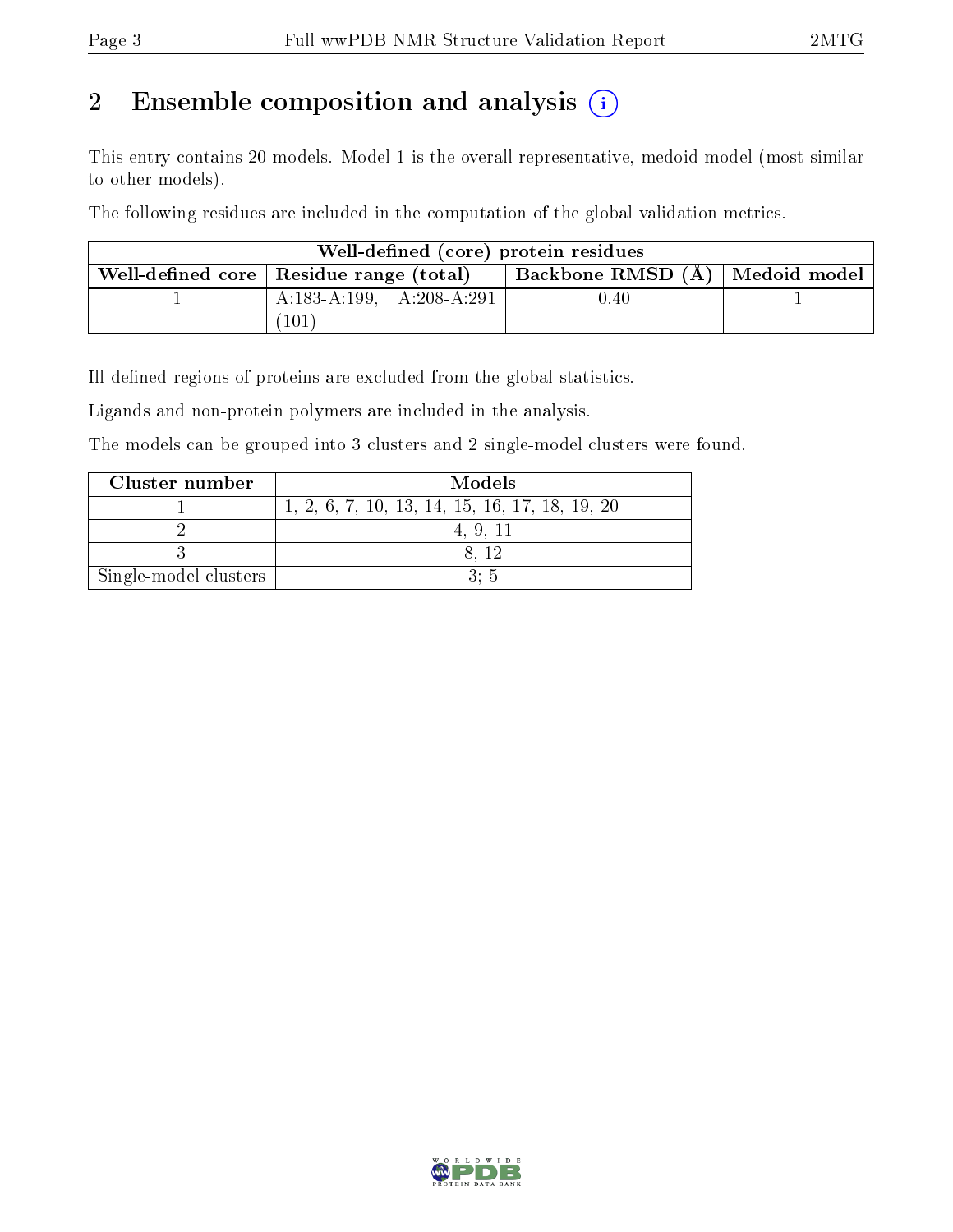# 3 Entry composition (i)

There is only 1 type of molecule in this entry. The entry contains 1884 atoms, of which 964 are hydrogens and 0 are deuteriums.

Molecule 1 is a protein called La-related protein 6.

| Mol | Chain   Residues |                |     | Atoms |      |     | $\pm \text{race}$ |
|-----|------------------|----------------|-----|-------|------|-----|-------------------|
|     | 11 G             | $_{\rm Total}$ |     |       |      |     |                   |
|     |                  |                | 591 | 964 - | -157 | 166 |                   |

There is a discrepancy between the modelled and reference sequences:

|  | $\alpha$ Chain   Residue   Modelled | '   Actual                        | Comment                            | <b>Reference</b> |  |  |  |  |  |
|--|-------------------------------------|-----------------------------------|------------------------------------|------------------|--|--|--|--|--|
|  |                                     | <b>Contract Contract Contract</b> | <b>EXPRESSION TAG   UNP Q9BRS8</b> |                  |  |  |  |  |  |

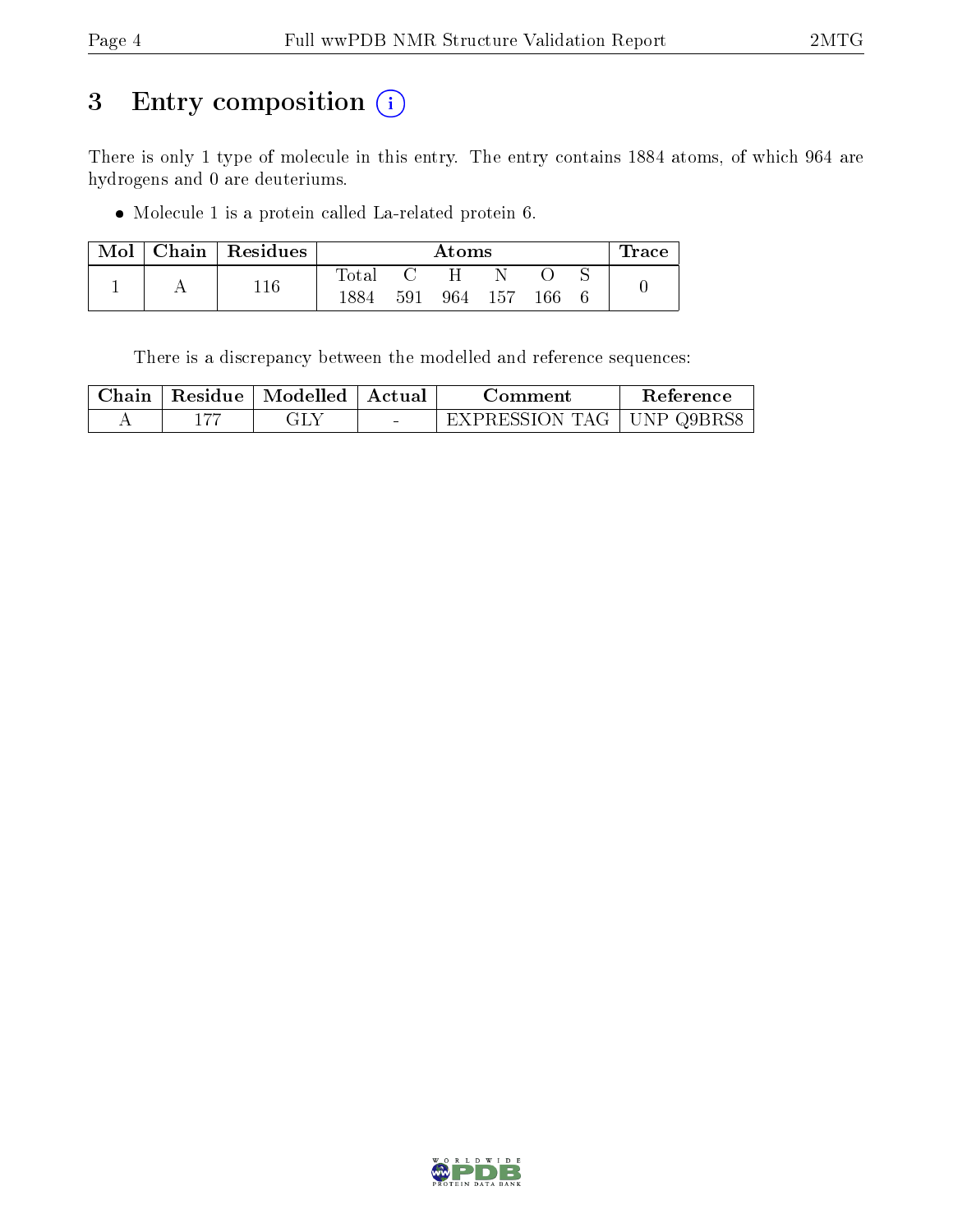# 4 Residue-property plots  $\binom{1}{1}$

# <span id="page-4-0"></span>4.1 Average score per residue in the NMR ensemble

These plots are provided for all protein, RNA and DNA chains in the entry. The first graphic is the same as shown in the summary in section 1 of this report. The second graphic shows the sequence where residues are colour-coded according to the number of geometric quality criteria for which they contain at least one outlier: green  $= 0$ , yellow  $= 1$ , orange  $= 2$  and red  $= 3$  or more. Stretches of 2 or more consecutive residues without any outliers are shown as green connectors. Residues which are classified as ill-defined in the NMR ensemble, are shown in cyan with an underline colour-coded according to the previous scheme. Residues which were present in the experimental sample, but not modelled in the final structure are shown in grey.

• Molecule 1: La-related protein 6



# 4.2 Scores per residue for each member of the ensemble

Colouring as in section [4.1](#page-4-0) above.

# 4.2.1 Score per residue for model 1 (medoid)

• Molecule 1: La-related protein 6



# 4.2.2 Score per residue for model 2

• Molecule 1: La-related protein 6

Chain A:24% 46% 13% 13%

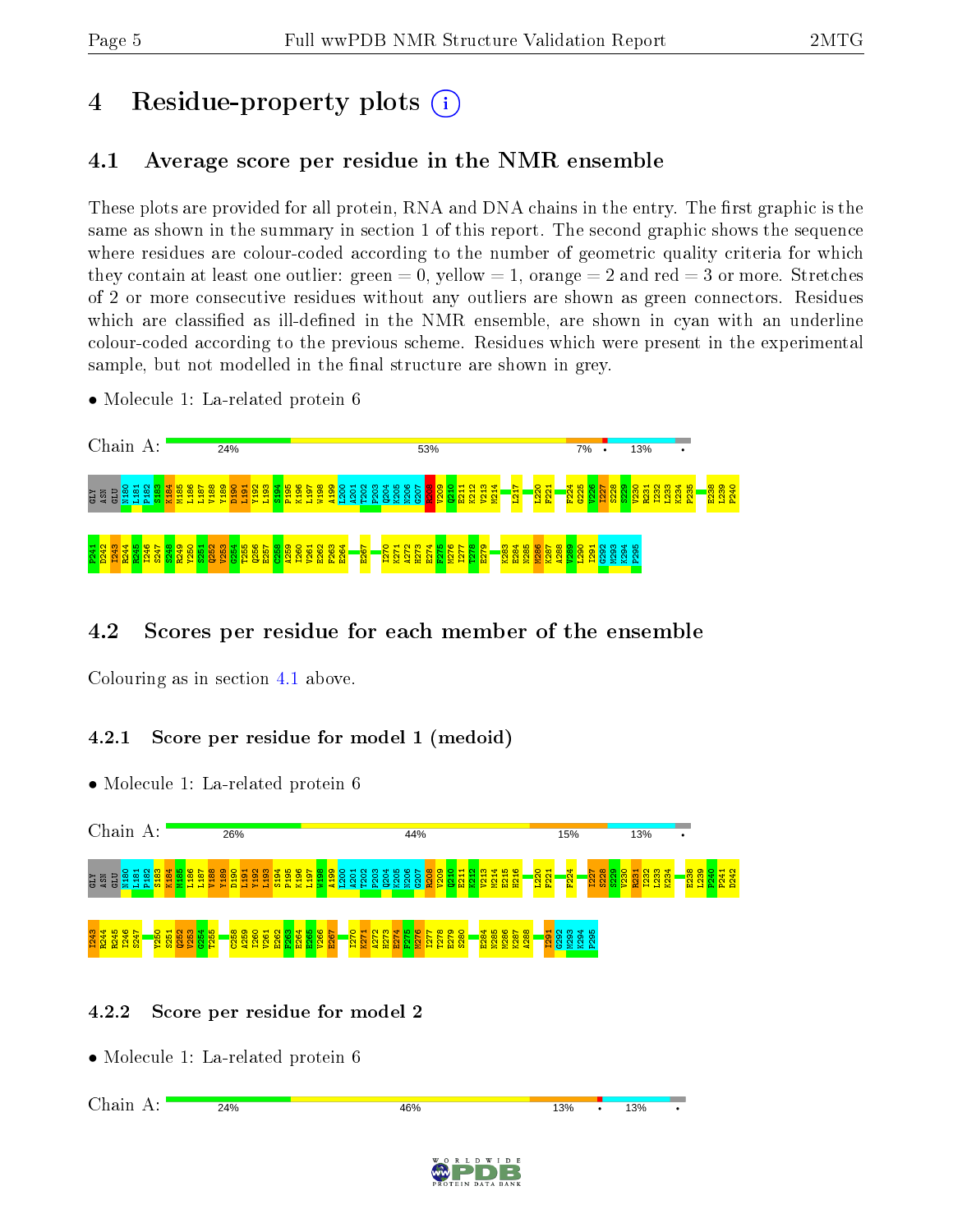# <u>ដ្ឋាន មិន ប្រទេស ស្រុក ស្រុក ស្រុក ស្រុក ស្រុក ស្រុក ស្រុក ស្រុក ស្រុក ស្រុក ស្រុក ស្រុក ស្រុក ស្រុក ស្រុក ស្រ<br>ស្រុក ស្រុក ស្រុក ស្រុក ស្រុក ស្រុក ស្រុក ស្រុក ស្រុក ស្រុក ស្រុក ស្រុក ស្រុក ស្រុក ស្រុក ស្រុក ស្រុក ស្រុក ស</u> P240 P241 D242 I243 R244 R245 I246 S247 S248 R249 Y250 S251 Q252 V253 G254 T255 Q256 E257 C258 A259 I260 V261 E262 F263 V266 A269 I270 K271 A272 H273 E274 F275 M276 I277 T278 E279 S280 Q281 G282 K283 M286 K287 A288 V289 L290 I291 G292 M293 K294 P295

# 4.2.3 Score per residue for model 3

• Molecule 1: La-related protein 6



#### 4.2.4 Score per residue for model 4

• Molecule 1: La-related protein 6



#### 4.2.5 Score per residue for model 5

• Molecule 1: La-related protein 6



#### 4.2.6 Score per residue for model 6

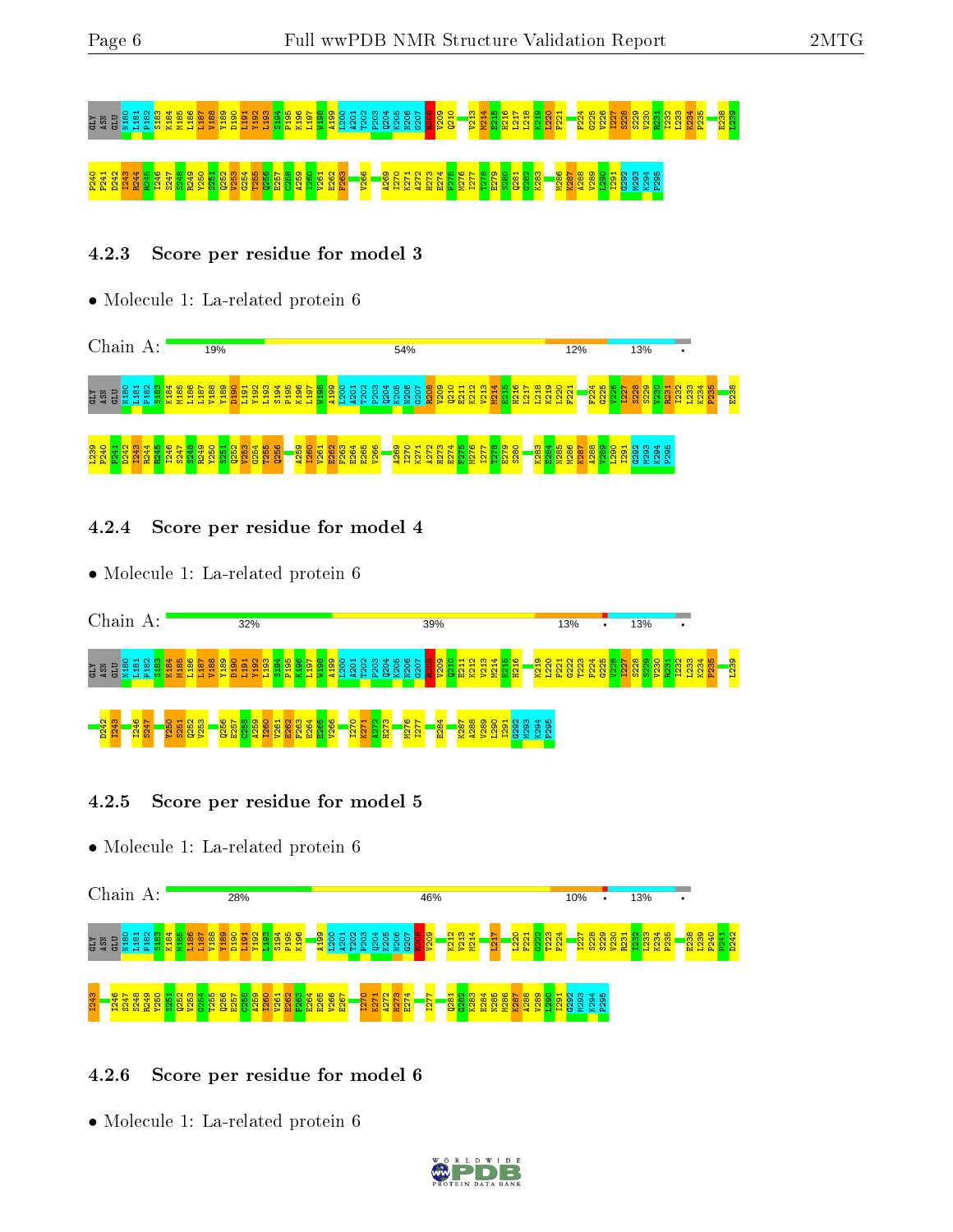

#### 4.2.7 Score per residue for model 7

• Molecule 1: La-related protein 6



#### 4.2.8 Score per residue for model 8

• Molecule 1: La-related protein 6



# 4.2.9 Score per residue for model 9



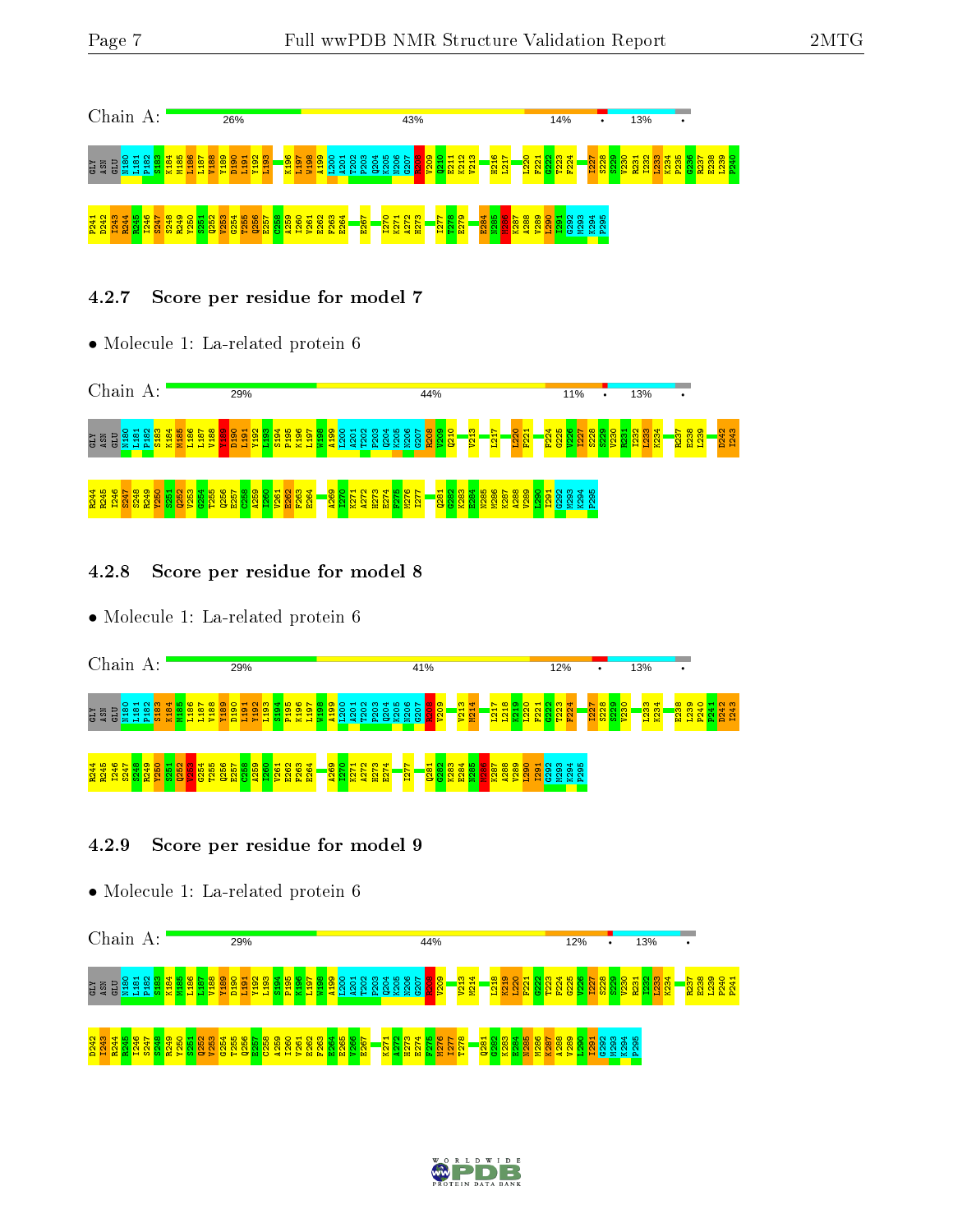#### 4.2.10 Score per residue for model 10

• Molecule 1: La-related protein 6



- 4.2.11 Score per residue for model 11
- Molecule 1: La-related protein 6



# 4.2.12 Score per residue for model 12

• Molecule 1: La-related protein 6



# 4.2.13 Score per residue for model 13

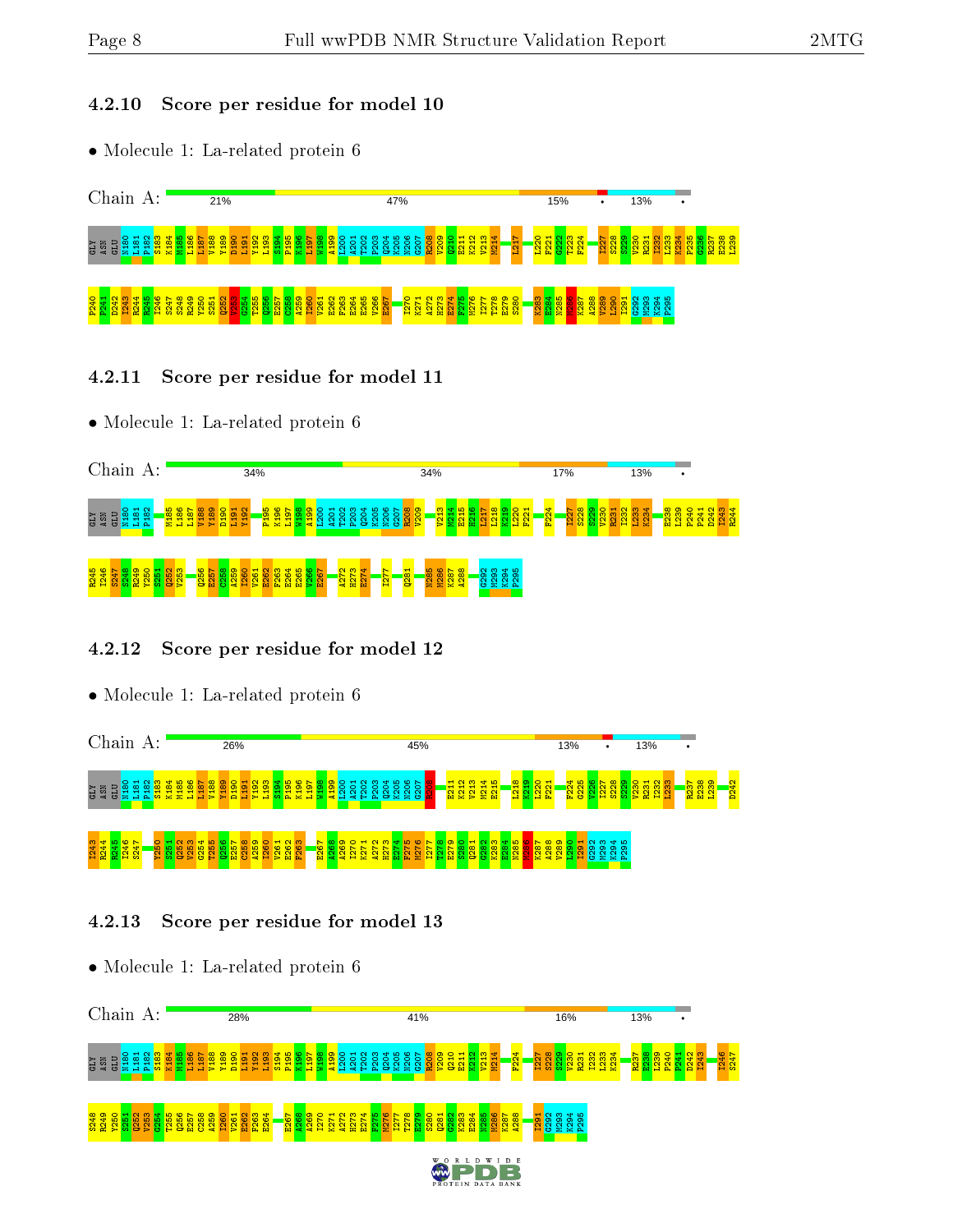#### 4.2.14 Score per residue for model 14

• Molecule 1: La-related protein 6



- 4.2.15 Score per residue for model 15
- Molecule 1: La-related protein 6



#### 4.2.16 Score per residue for model 16

• Molecule 1: La-related protein 6



# 4.2.17 Score per residue for model 17

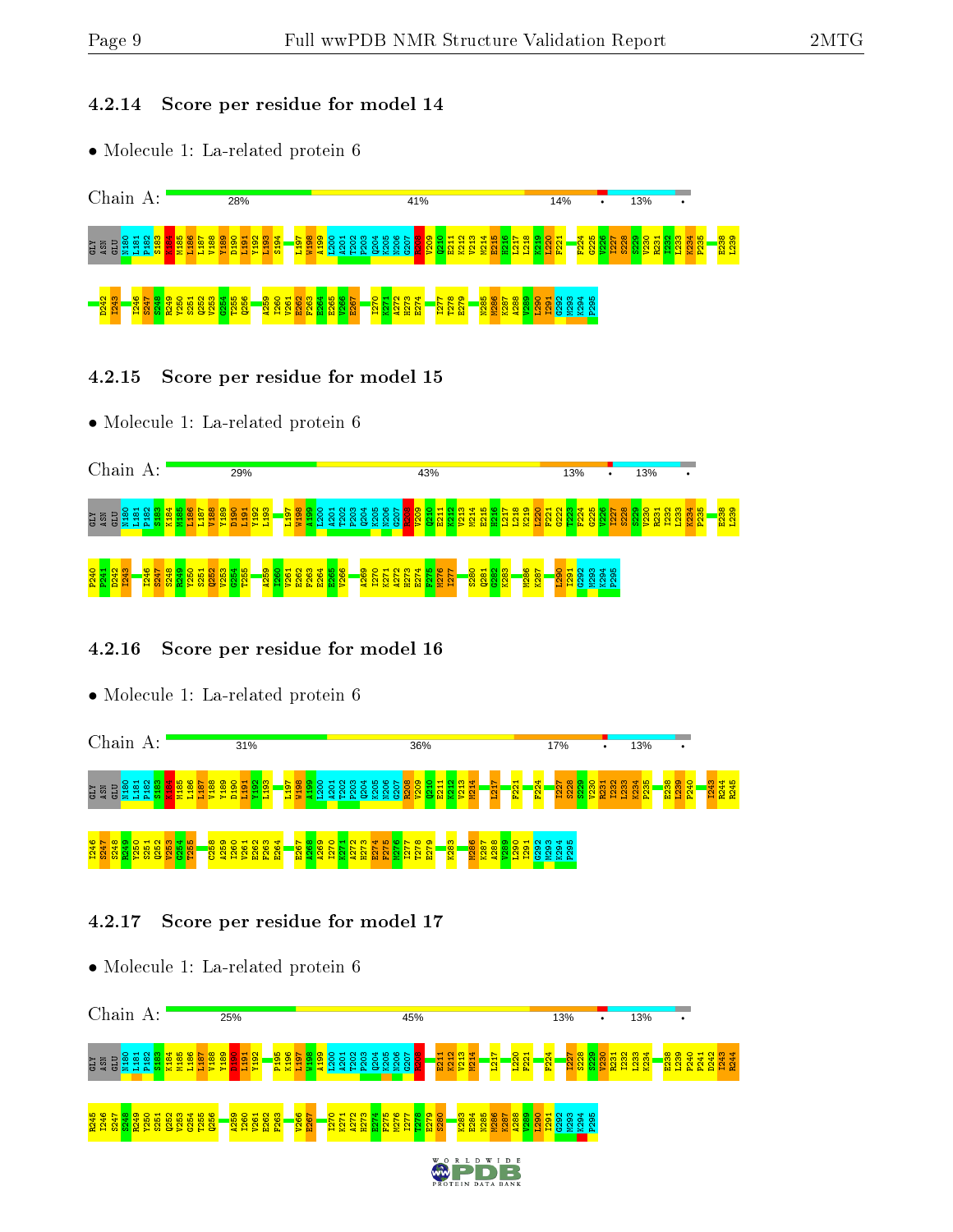#### 4.2.18 Score per residue for model 18

• Molecule 1: La-related protein 6



#### 4.2.19 Score per residue for model 19

• Molecule 1: La-related protein 6

| Chain A:            |         |           |                    |                       |            |             |   |    |                                    |         | 29%              |              |                             |            |                             |         |          |                      |        |                               |              |                        |                                                                                  |     | 45%                   |                  |              |                    |                                |                            |         |    |                                  | 10% |             |                       |              |           | 13% |                   | ٠                                                                 |              |  |
|---------------------|---------|-----------|--------------------|-----------------------|------------|-------------|---|----|------------------------------------|---------|------------------|--------------|-----------------------------|------------|-----------------------------|---------|----------|----------------------|--------|-------------------------------|--------------|------------------------|----------------------------------------------------------------------------------|-----|-----------------------|------------------|--------------|--------------------|--------------------------------|----------------------------|---------|----|----------------------------------|-----|-------------|-----------------------|--------------|-----------|-----|-------------------|-------------------------------------------------------------------|--------------|--|
| ASN<br><b>KTD</b>   | B<br>Б  | $\circ$   | $\sim$ $\sim$<br>∞ | $m +$                 | Ξ          | <u> ယ ယ</u> | ∼ | ۰. | $\infty$ $\infty$<br>$\rightarrow$ | $\circ$ | $\mathbf -$<br>ت | $\mathbf{H}$ | <b>NM</b><br><u>ဇာ</u><br>Ē |            | $\sim$ $\sim$<br>ത<br>로 그 글 |         | $\infty$ | $\sim$<br><b>COL</b> | $\sim$ | $\mathbf{H}$<br>0<br>$\sigma$ | ൶            | ∘                      | $N$ $\omega$ $\Delta$ $\omega$ $\omega$ $\sim$ $\sim$ $\sim$<br>o<br><b>OXZO</b> | - 5 | စ စ ဝ<br><b>SERSE</b> | $-100$           |              | ₩<br>Ξ             | $\sim \infty$<br>$\overline{}$ | ٦Ď                         | $\circ$ | B. | <b>TEM</b>                       | н   | <b>True</b> | 200400L<br>$\sigma >$ | $\mathbf{c}$ | <b>LO</b> | -57 | $\alpha$ $\alpha$ | $\circ$ $\circ$ $\circ$ $\circ$ $\circ$ $\circ$ $\circ$<br>오<br>А | E239<br>L239 |  |
| a,<br>ಞ<br><b>P</b> | Ż.<br>2 | 兽<br>-일 입 | おお                 | <u> 유.</u><br>ு<br>ò. | <b>ALC</b> |             | ð |    | œ                                  | е       |                  | <b>TEL</b>   | c                           | <b>ALC</b> | 욥                           | −<br>51 | o<br>8   | G<br>운 원             |        |                               | <u>ଷ ହାସ</u> | <mark>នននី</mark><br>₽ | CO.<br>$\overline{\phantom{0}}$<br>₽                                             |     | ۰<br>N<br>g<br>Ħ      | െ<br>∞<br>c<br>P | 0<br>∞<br>固防 | −<br>$\infty$<br>ä | 일 있                            | <mark>ಜಿ ಜ ಜ</mark> ಿ<br>Q |         |    | $\frac{7}{5}$ 83<br><b>I</b> tal |     | ◅<br>െ      | ഥ<br>െ                |              |           |     |                   |                                                                   |              |  |

# 4.2.20 Score per residue for model 20



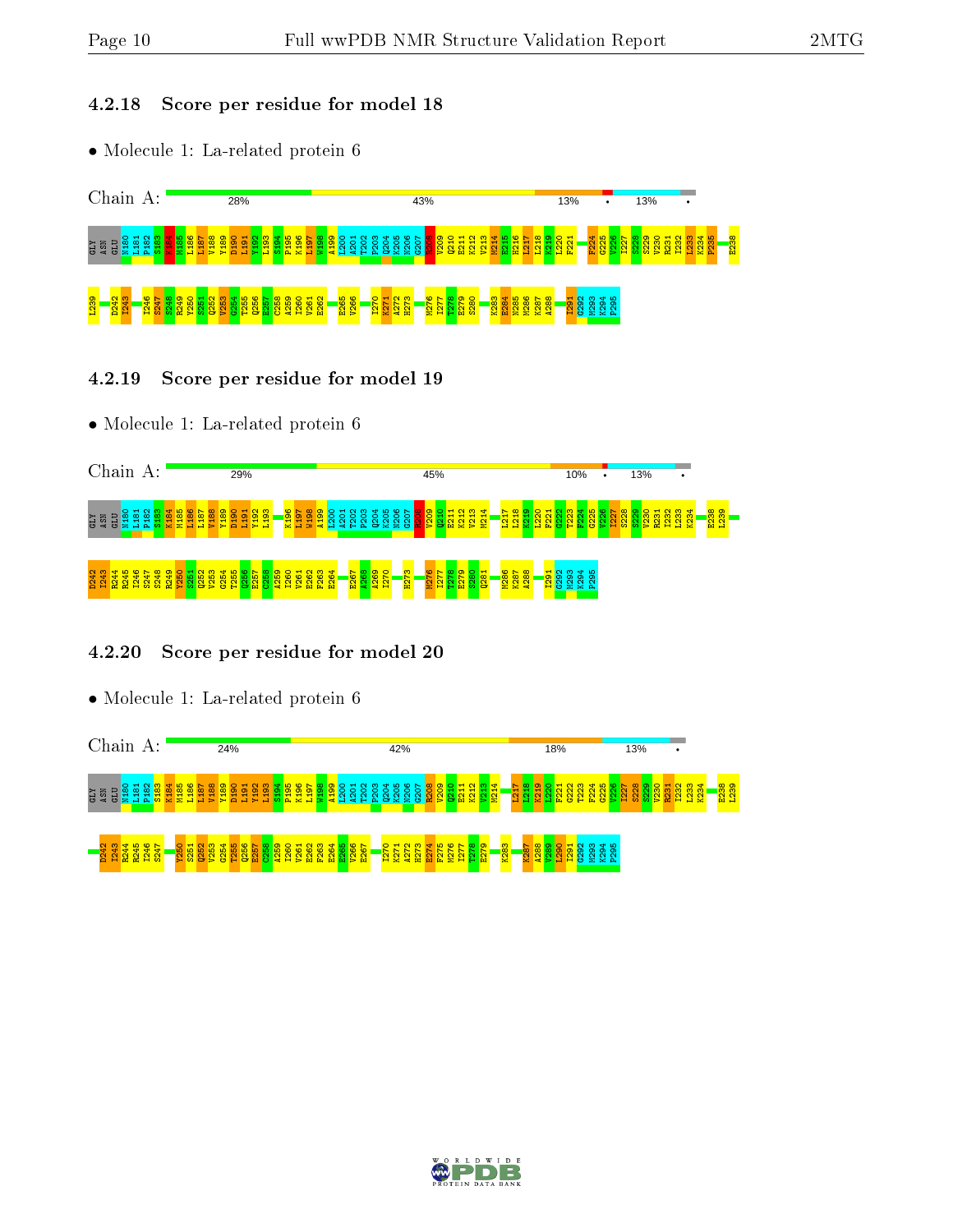# 5 Refinement protocol and experimental data overview  $\left( \cdot \right)$

The models were refined using the following method: DGSA-distance geometry simulated annealing.

Of the 100 calculated structures, 20 were deposited, based on the following criterion: *structures* with the lowest energy.

The following table shows the software used for structure solution, optimisation and refinement.

| Software name   Classification |                    | Version |
|--------------------------------|--------------------|---------|
| <b>CNS</b>                     | structure solution | 1 21    |
| CNS                            | refinement         |         |

The following table shows chemical shift validation statistics as aggregates over all chemical shift files. Detailed validation can be found in section  $6$  of this report.

| Chemical shift file(s)                       | input cs.cif |
|----------------------------------------------|--------------|
| Number of chemical shift lists               |              |
| Total number of shifts                       | 1254         |
| Number of shifts mapped to atoms             | 1254         |
| Number of unparsed shifts                    |              |
| Number of shifts with mapping errors         |              |
| Number of shifts with mapping warnings       |              |
| Assignment completeness (well-defined parts) |              |

No validations of the models with respect to experimental NMR restraints is performed at this time.

COVALENT-GEOMETRY INFOmissingINFO

# $5.1$  Too-close contacts  $(i)$

In the following table, the Non-H and H(model) columns list the number of non-hydrogen atoms and hydrogen atoms in each chain respectively. The H(added) column lists the number of hydrogen atoms added and optimized by MolProbity. The Clashes column lists the number of clashes averaged over the ensemble.

|  |       | Mol   Chain   Non-H   H(model)   H(added)   Clashes |       |      |
|--|-------|-----------------------------------------------------|-------|------|
|  |       | 848                                                 | 846   | 66±8 |
|  | 16220 | 16960                                               | 16920 | 1316 |

The all-atom clashscore is defined as the number of clashes found per 1000 atoms (including hydrogen atoms). The all-atom clashscore for this structure is 40.

All unique clashes are listed below, sorted by their clash magnitude.

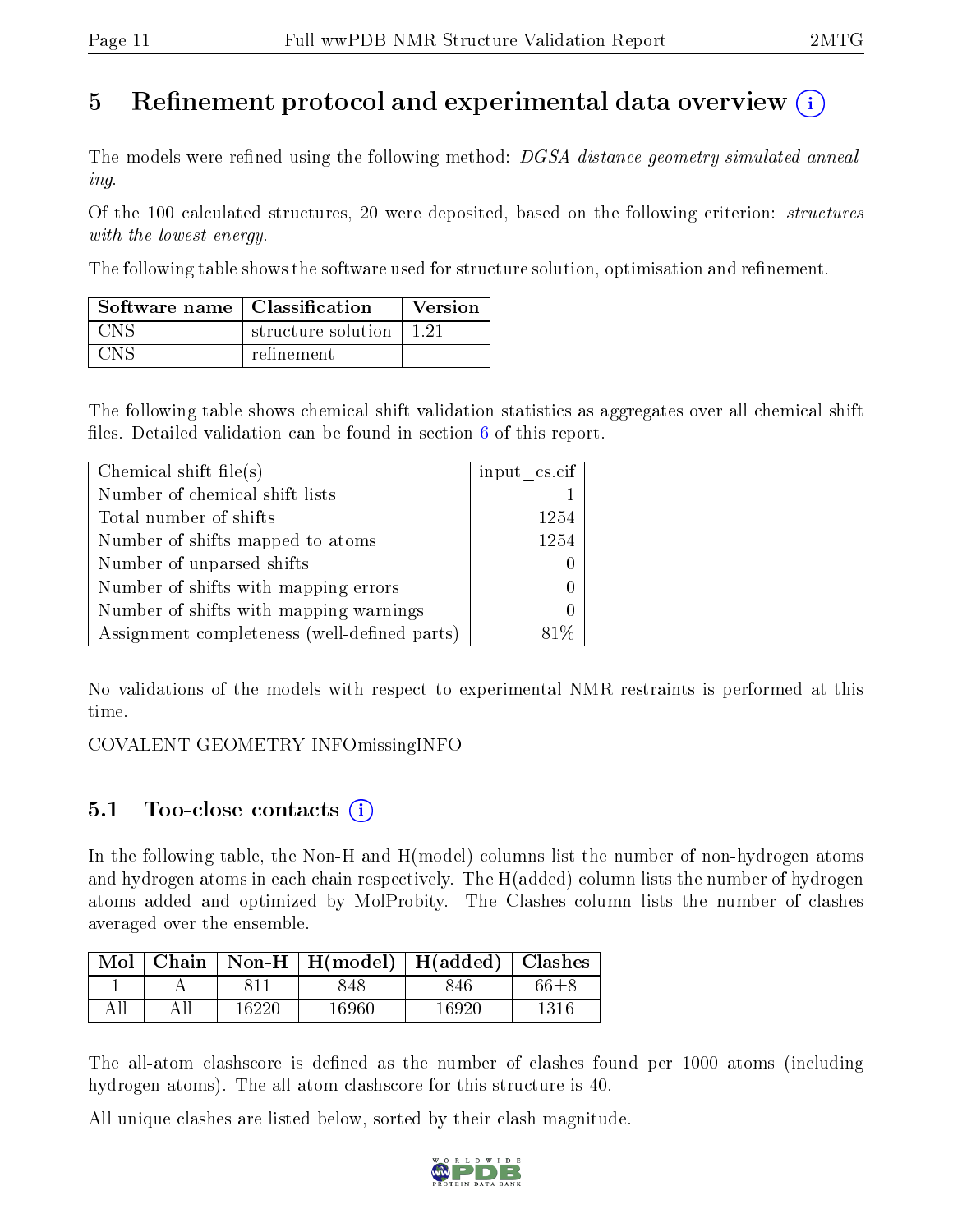|                     |                     |                   | Models      |                  |                 |
|---------------------|---------------------|-------------------|-------------|------------------|-----------------|
| Atom-1              | Atom-2              | $Clash(\AA)$      | Distance(A) | Worst            | Total           |
| 1:A:186:LEU:HD21    | 1:A:288:ALA:HB1     | 0.98              | 1.35        | 12               | 11              |
| 1:A:230:VAL:HG12    | 1:A:261:VAL:HG12    | 0.96              | 1.33        | $\overline{2}$   | $\overline{2}$  |
| 1:A:277:ILE:HD13    | 1: A:278:THR:N      | 0.93              | 1.78        | $\boldsymbol{9}$ | $\overline{1}$  |
| 1:A:230:VAL:HG22    | 1:A:261:VAL:HG12    | 0.88              | 1.45        | $\overline{4}$   | 10              |
| 1:A:188:VAL:HG22    | 1:A:259:ALA:HB3     | 0.86              | 1.45        | 12               | 8               |
| 1: A: 191: LEU: O   | 1: A:191:LEU:HD22   | 0.85              | 1.71        | $\bf 5$          | $\overline{4}$  |
| 1:A:188:VAL:CG2     | 1:A:259:ALA:HB3     | 0.83              | 2.03        | $\bf 5$          | 17              |
| 1: A:189:TYR:O      | 1: A:286: MET:HA    | 0.82              | 1.74        | $\sqrt{2}$       | $\sqrt{2}$      |
| 1:A:191:LEU:HD13    | 1:A:191:LEU:H       | 0.81              | 1.33        | $\overline{2}$   | $\overline{2}$  |
| 1:A:195:PRO:O       | 1:A:199:ALA:HB3     | 0.81              | 1.75        | $\overline{7}$   | $\overline{15}$ |
| 1:A:191:LEU:HD22    | 1:A:192:TYR:N       | 0.80              | 1.90        | $\overline{2}$   | $\overline{9}$  |
| 1: A:273:HIS:O      | 1: A:277: ILE: HD12 | $\overline{0.80}$ | 1.76        | $\overline{9}$   | $\mathbf{1}$    |
| 1:A:197:LEU:HD11    | 1:A:209:VAL:HG13    | 0.80              | 1.51        | 19               | $\mathbf{1}$    |
| 1: A:224:PHE:CD1    | 1:A:272:ALA:HB2     | 0.79              | 2.12        | 18               | 11              |
| 1:A:197:LEU:HD12    | 1:A:209:VAL:HG23    | 0.79              | 1.50        | 15               | 1               |
| 1:A:190:ASP:OD2     | 1:A:253:VAL:HG21    | 0.79              | 1.76        | 19               | 3               |
| 1:A:224:PHE:CE1     | 1:A:272:ALA:HB2     | 0.78              | 2.12        | $\sqrt{2}$       | $\overline{8}$  |
| 1: A:276:MET:HE2    | 1:A:288:ALA:HB2     | 0.78              | 1.53        | 7                | $\overline{4}$  |
| 1:A:221:PHE:HB2     | 1:A:227:ILE:HD11    | 0.78              | 1.54        | 7                | $\bf 5$         |
| 1:A:243:ILE:HG21    | 1: A:258:CYS:SG     | 0.78              | 2.19        | 18               | $\overline{2}$  |
| 1:A:188:VAL:HG13    | 1: A:191:LEU:HD12   | 0.77              | 1.57        | $\sqrt{2}$       | $\mathbf{1}$    |
| 1:A:243:ILE:HG22    | 1:A:247:SER:OG      | 0.77              | 1.80        | $\overline{2}$   | $\overline{2}$  |
| 1: A: 189: TYR: CE1 | 1:A:289:VAL:HG23    | 0.76              | 2.15        | $\overline{7}$   | $\overline{5}$  |
| 1:A:267:GLU:O       | 1:A:270:ILE:HG22    | 0.76              | 1.79        | 12               | $\mathbf{1}$    |
| 1:A:197:LEU:HD21    | 1:A:209:VAL:HG13    | 0.76              | 1.58        | 3                | $\mathbf{1}$    |
| 1:A:191:LEU:HD12    | 1:A:192:TYR:N       | 0.76              | 1.95        | 14               | $\overline{2}$  |
| 1:A:233:LEU:HD21    | 1:A:243:ILE:HD12    | 0.76              | 1.55        | 3                | $\mathbf{1}$    |
| 1:A:191:LEU:HD22    | 1: A: 191: LEU: O   | 0.76              | 1.79        | 10               | $\mathbf 1$     |
| 1:A:221:PHE:CB      | 1:A:227:ILE:HD11    | 0.76              | 2.10        | $\overline{7}$   | 8               |
| 1:A:187:LEU:HD23    | 1:A:291:ILE:HD11    | 0.76              | 1.57        | $\overline{7}$   | $\overline{2}$  |
| 1: A:219: LYS:O     | 1:A:223:THR:HG23    | 0.76              | 1.81        | 20               | 3               |
| 1: A:261:VAL:HG11   | 1:A:263:PHE:CZ      | 0.75              | 2.16        | 10               | $\sqrt{2}$      |
| 1:A:197:LEU:HD22    | 1:A:209:VAL:HG13    | 0.75              | 1.56        | 14               | $\overline{2}$  |
| 1:A:193:LEU:HD13    | 1: A:255:THR:HG21   | 0.74              | 1.60        | 15               | $\overline{3}$  |
| 1:A:227:ILE:HG21    | 1:A:230:VAL:HG22    | 0.74              | 1.59        | $\overline{5}$   | 10              |
| 1: A:192:TYR:O      | 1: A:197: LEU: HD12 | 0.74              | 1.80        | $\overline{4}$   | 3               |
| 1:A:270:ILE:HD12    | 1: A:271: LYS: N    | 0.74              | 1.97        | $\mathbf{1}$     | $\overline{2}$  |
| 1: A:213: VAL:HG12  | 1:A:217:LEU:HD11    | 0.74              | 1.60        | 14               | $\overline{2}$  |
| 1:A:186:LEU:O       | 1:A:186:LEU:HD12    | 0.73              | 1.83        | 3                | $\mathbf{1}$    |
| 1:A:190:ASP:O       | 1: A:286:MET:N      | 0.73              | 2.21        | 17               | 13              |
| 1:A:191:LEU:N       | 1:A:191:LEU:HD13    | 0.73              | 1.99        | 11               | $\overline{5}$  |
| 1:A:188:VAL:HB      | 1:A:259:ALA:HB3     | 0.73              | 1.60        | $\overline{7}$   | 3               |

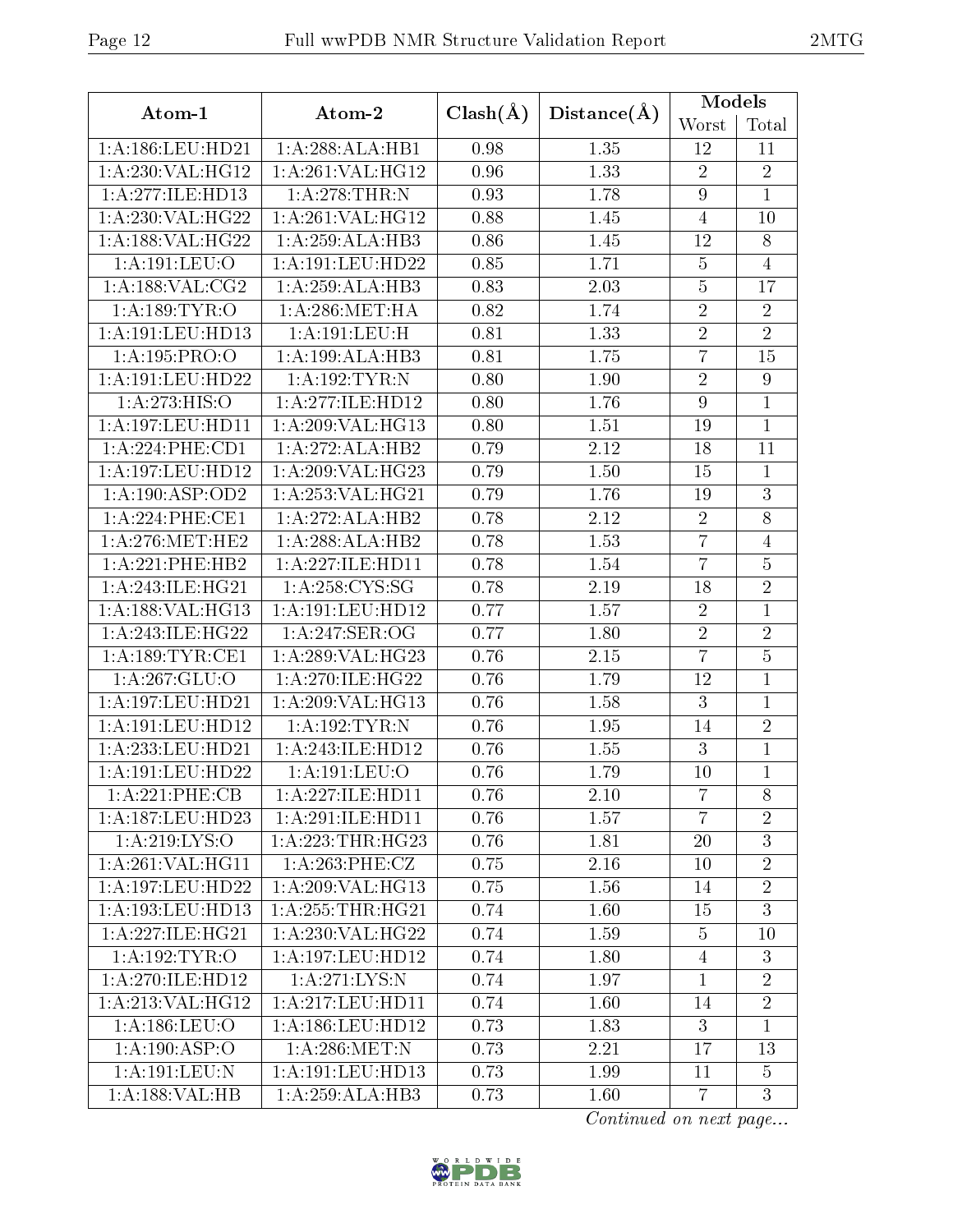| Continued from previous page |                     |              | <b>Models</b>     |                  |                  |
|------------------------------|---------------------|--------------|-------------------|------------------|------------------|
| Atom-1                       | Atom-2              | $Clash(\AA)$ | Distance(A)       | Worst            | Total            |
| 1:A:233:LEU:CD1              | 1:A:239:LEU:HD23    | 0.72         | 2.14              | $\overline{5}$   | 17               |
| 1: A: 190: ASP: OD2          | 1:A:193:LEU:HD22    | 0.72         | 1.84              | 16               | $\sqrt{2}$       |
| 1: A: 192: TYR: HA           | 1:A:197:LEU:HD13    | 0.72         | 1.59              | 11               | $\overline{2}$   |
| 1:A:188:VAL:HG22             | 1: A:259:ALA:CB     | 0.71         | 2.16              | 12               | $\overline{7}$   |
| 1:A:191:LEU:HD23             | 1:A:213:VAL:HG11    | 0.71         | 1.62              | $\overline{2}$   | $\sqrt{2}$       |
| 1: A: 186: LEU: O            | 1:A:261:VAL:HG22    | 0.71         | 1.85              | $\overline{9}$   | $\overline{6}$   |
| 1: A:273:HIS:CE1             | 1:A:277:ILE:HD13    | 0.71         | 2.20              | 19               | $\overline{3}$   |
| 1:A:227:ILE:CG2              | 1:A:261:VAL:HG23    | 0.71         | 2.16              | 8                | $\mathbf{1}$     |
| 1:A:273:HIS:CD2              | 1:A:277:ILE:HD12    | 0.71         | 2.20              | 11               | $\mathbf{1}$     |
| $1:A:273:H1\overline{S:CD2}$ | 1:A:290:LEU:HD13    | 0.71         | 2.21              | 15               | $\mathbf{1}$     |
| 1: A:189: TYR:O              | 1:A:191:LEU:HD13    | 0.71         | 1.86              | $20\,$           | $\overline{2}$   |
| 1: A:276:MET:HE3             | 1:A:288:ALA:HB2     | 0.70         | 1.63              | 12               | $\overline{2}$   |
| 1:A:209:VAL:O                | 1:A:213:VAL:HG12    | 0.70         | 1.86              | 15               | $\bf 5$          |
| 1:A:190:ASP:CB               | 1:A:253:VAL:HG11    | 0.70         | 2.16              | 20               | $\overline{7}$   |
| 1:A:230:VAL:HG13             | 1: A:261:VAL:HG12   | 0.70         | 1.60              | $9\phantom{.}$   | $\overline{3}$   |
| 1:A:191:LEU:HD13             | 1:A:191:LEU:C       | 0.70         | 2.06              | 16               | $\overline{3}$   |
| 1: A: 188: VAL: CG1          | 1: A:191:LEU:HD12   | 0.70         | 2.16              | $\overline{2}$   | $\mathbf{1}$     |
| 1:A:267:GLU:HA               | 1:A:270:ILE:HD12    | 0.69         | 1.64              | 10               | $\overline{7}$   |
| 1:A:220:LEU:HD13             | 1:A:220:LEU:O       | 0.69         | 1.87              | $\mathbf{1}$     | $\mathbf{1}$     |
| 1: A: 192: TYR: HB2          | 1:A:209:VAL:HG21    | 0.69         | 1.63              | $\overline{4}$   | 3                |
| 1:A:233:LEU:HD22             | 1:A:233:LEU:C       | 0.69         | 2.08              | 16               | $\mathbf{1}$     |
| 1:A:227:ILE:HG23             | 1: A:263:PHE:CE1    | 0.69         | 2.22              | 19               | $\overline{5}$   |
| 1:A:188:VAL:HG23             | 1:A:259:ALA:HB3     | 0.69         | $\overline{1.62}$ | $\mathbf{1}$     | $\overline{8}$   |
| 1: A: 189: TYR: CE2          | 1:A:287:LYS:HB2     | 0.69         | 2.21              | $\boldsymbol{9}$ | $\overline{3}$   |
| 1:A:186:LEU:HD12             | 1:A:290:LEU:HD22    | 0.69         | 1.64              | $6\phantom{.}6$  | $\overline{2}$   |
| 1:A:190:ASP:CG               | 1:A:253:VAL:HG11    | 0.69         | 2.08              | 15               | $\overline{5}$   |
| 1:A:190:ASP:OD1              | 1:A:193:LEU:HD13    | 0.68         | 1.88              | 16               | $\mathbf{1}$     |
| 1:A:213:VAL:O                | 1:A:217:LEU:HD13    | 0.67         | 1.90              | 3                | $\overline{3}$   |
| 1:A:277:ILE:HD13             | 1:A:278:THR:H       | 0.67         | 1.47              | 9                | $\mathbf{1}$     |
| 1:A:266:VAL:O                | 1: A:270: ILE: HG23 | 0.67         | 1.90              | 18               | $\sqrt{2}$       |
| 1:A:197:LEU:CD1              | 1:A:209:VAL:HG23    | 0.67         | 2.18              | 15               | $\mathbf{1}$     |
| $1: A:263:$ PHE:CE2          | 1:A:269:ALA:HB2     | 0.67         | 2.25              | 12               | $\sqrt{2}$       |
| 1:A:187:LEU:HD23             | 1: A:291:ILE:HG21   | 0.66         | 1.67              | 13               | $\mathbf{1}$     |
| 1:A:221:PHE:CG               | 1: A:227: ILE: HD11 | 0.66         | 2.25              | 4                | $\boldsymbol{3}$ |
| 1: A: 186: LEU: CD2          | 1:A:269:ALA:HB1     | 0.66         | 2.19              | 3                | $\mathbf{1}$     |
| 1: A: 190: ASP: OD1          | 1:A:193:LEU:HD23    | 0.66         | 1.90              | 14               | $\mathbf{1}$     |
| 1:A:189:TYR:CE2              | 1: A:250: TYR: CZ   | 0.66         | 2.84              | $\overline{2}$   | $\overline{7}$   |
| 1:A:193:LEU:HD22             | 1:A:255:THR:HB      | 0.65         | 1.67              | 3                | $\sqrt{2}$       |
| 1:A:187:LEU:HD23             | 1:A:291:ILE:CD1     | 0.65         | 2.21              | $\overline{5}$   | $\overline{2}$   |
| 1:A:213:VAL:HG12             | 1:A:217:LEU:CD1     | 0.65         | 2.20              | 14               | $\mathbf{1}$     |
| 1:A:190:ASP:OD1              | 1:A:253:VAL:HG21    | 0.65         | 1.90              | 20               | $\overline{2}$   |

 $Confinued$  from previce

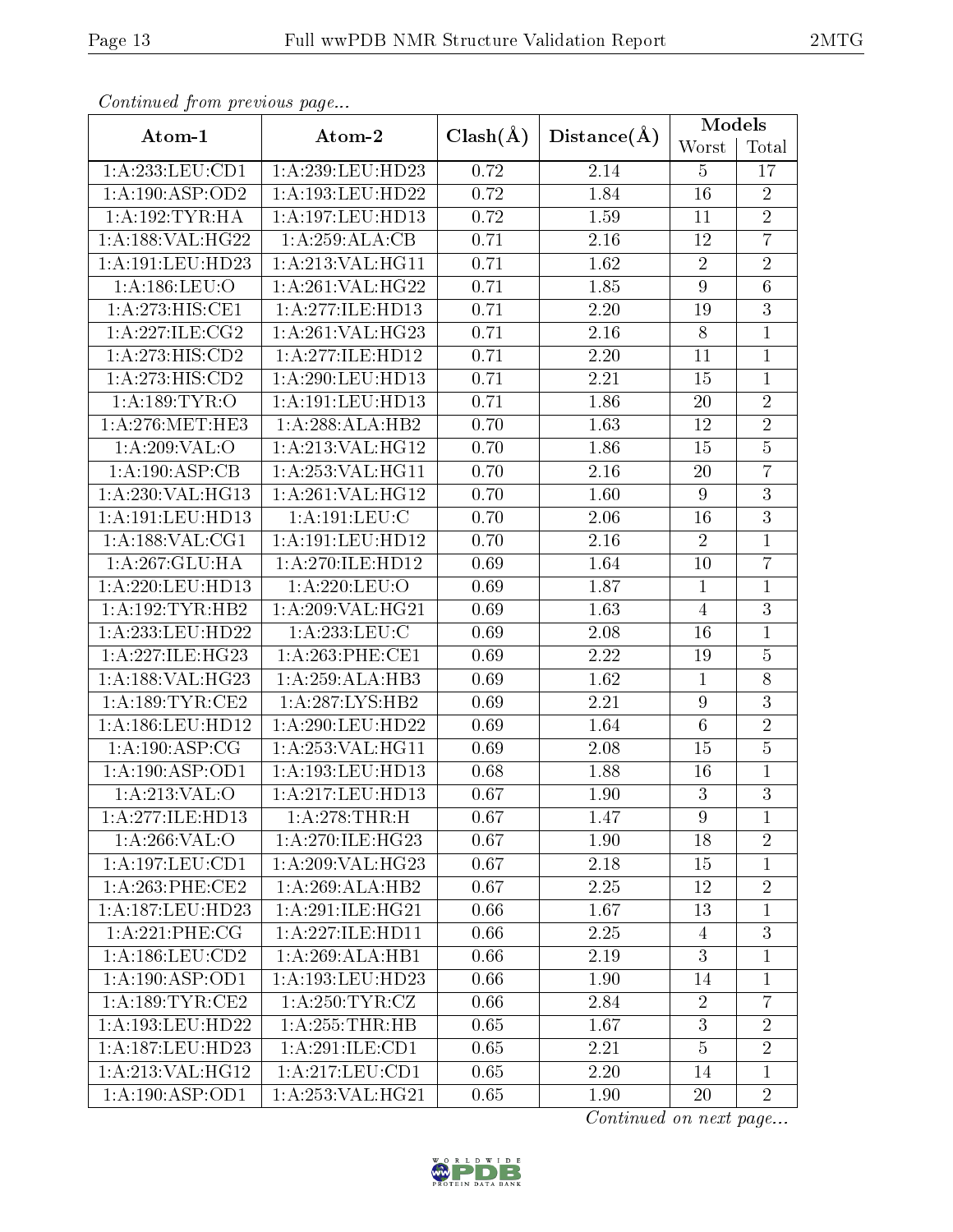| Continued from previous page |                                      |                   |                   | <b>Models</b>    |                |
|------------------------------|--------------------------------------|-------------------|-------------------|------------------|----------------|
| Atom-1                       | Atom-2                               | $Clash(\AA)$      | Distance(A)       | Worst            | Total          |
| 1:A:227:ILE:HG23             | $1: A:263:$ PHE:CD1                  | 0.65              | 2.27              | 9                | $\overline{5}$ |
| 1:A:191:LEU:HD13             | 1:A:191:LEU:N                        | 0.65              | 2.07              | 13               | $\overline{3}$ |
| 1:A:191:LEU:HG               | 1:A:213:VAL:HG23                     | 0.65              | 1.69              | 16               | $\mathbf{1}$   |
| 1:A:186:LEU:CD1              | 1:A:290:LEU:HD12                     | 0.65              | 2.21              | 17               | $\mathbf{1}$   |
| 1: A: 189: TYR: CD2          | 1:A:287:LYS:HB2                      | 0.64              | 2.27              | $\overline{7}$   | $\mathbf{1}$   |
| 1: A:192:TYR:CE2             | 1:A:209:VAL:HG21                     | 0.64              | $\overline{2.28}$ | $\overline{6}$   | $\overline{3}$ |
| 1:A:215:GLU:HA               | 1:A:218:LEU:HD12                     | 0.64              | 1.69              | 12               | $\overline{2}$ |
| 1:A:233:LEU:HD22             | 1:A:240:PRO:HD2                      | 0.64              | 1.67              | 3                | $\mathbf{1}$   |
| 1: A: 192: TYR: HA           | 1:A:197:LEU:HD22                     | 0.64              | 1.68              | 19               | $\mathbf{1}$   |
| $1:A:273:HIS:\overline{O}$   | 1:A:277:ILE:HG12                     | 0.64              | 1.93              | 18               | 10             |
| 1:A:217:LEU:HD23             | 1:A:221:PHE:CZ                       | 0.64              | 2.28              | 19               | $\overline{2}$ |
| 1:A:232:ILE:HG22             | 1:A:259:ALA:CB                       | 0.63              | 2.23              | 11               | 10             |
| 1: A: 189: TYR: N            | 1: A: 189: TYR: CD1                  | 0.63              | 2.66              | 12               | $\overline{4}$ |
| 1:A:209:VAL:O                | 1:A:213:VAL:HG22                     | 0.63              | 1.94              | $\boldsymbol{9}$ | 8              |
| 1:A:190:ASP:OD2              | 1:A:253:VAL:HG12                     | 0.63              | 1.93              | $\bf 5$          | $\overline{1}$ |
| 1:A:227:ILE:HG21             | 1: A:230: VAL: CG2                   | 0.63              | 2.23              | 11               | $\overline{3}$ |
| 1: A:240:PRO:HD2             | 1:A:243:ILE:HD11                     | 0.63              | 1.69              | 16               | $\overline{3}$ |
| 1: A: 197: LEU: CD2          | 1:A:209:VAL:HG13                     | $\overline{0.62}$ | 2.24              | $6\phantom{.}6$  | $\mathbf{1}$   |
| 1:A:190:ASP:OD2              | 1: A: 255: THR: HG22                 | 0.62              | 1.94              | 20               | $\mathbf{1}$   |
| 1:A:186:LEU:HD13             | 1:A:269:ALA:HB1                      | 0.62              | 1.70              | 19               | $\overline{3}$ |
| 1:A:266:VAL:HG12             | 1: A:270: ILE: HG23                  | 0.62              | 1.70              | 18               | $\mathbf{1}$   |
| 1:A:232:ILE:HG22             | 1:A:259:ALA:HB1                      | 0.62              | 1.70              | 19               | $\overline{5}$ |
| 1:A:221:PHE:HB3              | $1:A:227:\overline{\text{ILE:HDI1}}$ | $\overline{0.62}$ | 1.71              | $\overline{4}$   | $\overline{4}$ |
| 1: A: 187: LEU: HD11         | 1: A:243: ILE:CG2                    | 0.62              | 2.24              | 11               | $\overline{1}$ |
| 1:A:247:SER:HA               | 1: A:250: TYR: CZ                    | 0.62              | 2.30              | $\overline{2}$   | 11             |
| 1:A:186:LEU:HD23             | 1:A:269:ALA:HB1                      | 0.62              | 1.70              | $\overline{3}$   | $\mathbf{1}$   |
| 1:A:266:VAL:HG22             | 1:A:270:ILE:HG23                     | 0.61              | 1.72              | $\mathbf{1}$     | $\mathbf{1}$   |
| 1: A: 189: TYR: HB2          | $1:A:287:\overline{\text{LYS:CB}}$   | 0.61              | 2.26              | $\overline{3}$   | $\overline{5}$ |
| 1:A:273:HIS:NE2              | 1:A:277:ILE:HD11                     | 0.61              | 2.11              | 3                | $\overline{5}$ |
| 1:A:193:LEU:HD21             | 1: A:255:THR:OG1                     | 0.61              | 1.95              | 14               | $\mathbf 1$    |
| 1: A:267: GLU:O              | 1: A:270: ILE: HG13                  | 0.61              | 1.96              | $\mathbf{1}$     | $\mathbf{1}$   |
| 1:A:197:LEU:HD23             | 1:A:209:VAL:HG23                     | 0.61              | 1.72              | 18               | $\mathbf{1}$   |
| 1: A:243: ILE:N              | 1:A:243:ILE:HD13                     | 0.60              | $2.10\,$          | $\overline{2}$   | 13             |
| 1: A: 186: LEU: HD12         | 1: A:290:LEU:HD12                    | 0.60              | 1.72              | 14               | $\sqrt{2}$     |
| 1: A:187:LEU:HB3             | 1:A:291:ILE:HD11                     | 0.60              | 1.73              | $\overline{5}$   | $\overline{4}$ |
| 1:A:190:ASP:HB3              | 1:A:253:VAL:HG11                     | 0.60              | 1.73              | 18               | $\mathbf{1}$   |
| 1:A:243:ILE:HA               | 1:A:246:ILE:HG22                     | 0.60              | 1.73              | 12               | 11             |
| 1: A: 189: TYR: CD2          | 1:A:253:VAL:HG21                     | 0.60              | 2.31              | 11               | $\overline{4}$ |
| 1:A:191:LEU:HD13             | 1:A:192:TYR:N                        | 0.60              | 2.11              | $\overline{5}$   | $\mathbf{1}$   |
| 1:A:187:LEU:HD13             | 1:A:243:ILE:HG22                     | 0.60              | 1.74              | 12               | $\overline{2}$ |
| 1:A:266:VAL:HG23             | 1:A:290:LEU:HD21                     | 0.60              | 1.73              | 17               | $\overline{2}$ |

 $Confinued$  from previce

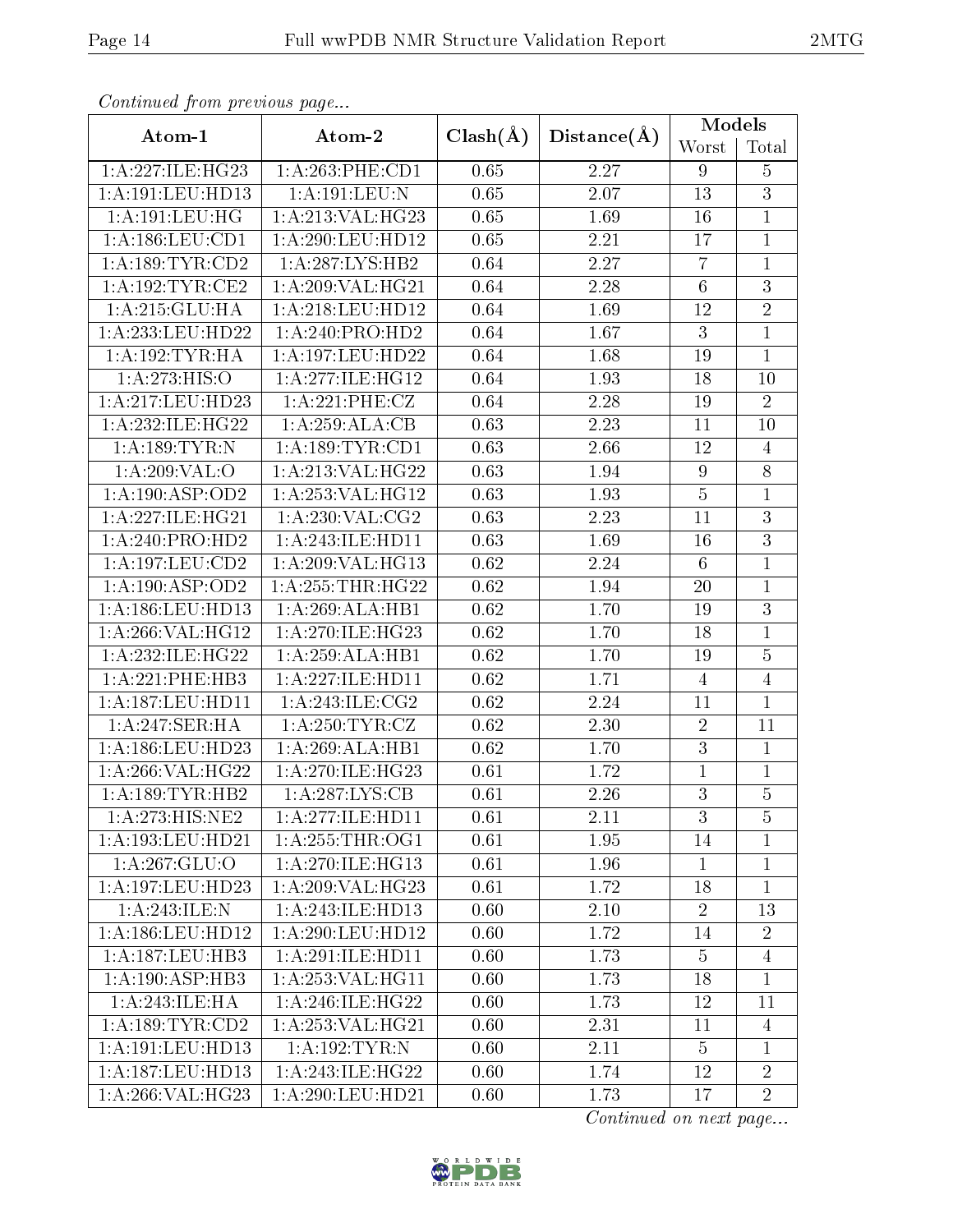|--|--|

| Continued from previous page      |                      |              |             | Models           |                 |
|-----------------------------------|----------------------|--------------|-------------|------------------|-----------------|
| Atom-1                            | Atom-2               | $Clash(\AA)$ | Distance(A) | Worst            | Total           |
| 1:A:233:LEU:HD21                  | 1:A:243:ILE:CD1      | 0.60         | 2.27        | 3                | $\mathbf 1$     |
| 1:A:232:ILE:HD11                  | 1:A:234:LYS:NZ       | 0.60         | 2.12        | 13               | $\mathbf{1}$    |
| 1:A:187:LEU:HD22                  | 1: A:243: ILE: CG2   | 0.59         | 2.27        | $\overline{5}$   | $\mathbf{1}$    |
| 1:A:193:LEU:HB2                   | 1: A: 255: THR: HG21 | 0.59         | 1.72        | $\overline{8}$   | $\mathbf{1}$    |
| 1:A:217:LEU:HD21                  | 1:A:221:PHE:CE2      | 0.59         | 2.32        | 16               | $\mathbf 1$     |
| 1:A:253:VAL:HG13                  | 1:A:284:GLU:HB3      | 0.59         | 1.73        | 17               | $\mathbf{1}$    |
| 1:A:187:LEU:HA                    | 1: A:259: ALA:O      | 0.59         | 1.97        | 18               | $\overline{9}$  |
| 1:A:243:ILE:HD13                  | 1:A:243:ILE:N        | 0.59         | 2.12        | $\overline{7}$   | $\overline{5}$  |
| $1:A:\overline{233:LEU:O}$        | 1:A:233:LEU:HD22     | 0.59         | 1.96        | 16               | $\mathbf 1$     |
| 1:A:274:GLU:O                     | 1: A:278:THR:HG23    | 0.59         | 1.97        | $\mathbf{1}$     | $\sqrt{2}$      |
| 1: A: 189: TYR: HB2               | 1: A:287:LYS:CA      | 0.59         | 2.27        | 20               | $\overline{6}$  |
| 1:A:186:LEU:HD12                  | 1: A:290:LEU:CD2     | 0.59         | 2.28        | 8                | $\mathbf{1}$    |
| 1:A:191:LEU:C                     | 1: A: 191: LEU: HD13 | 0.59         | 2.17        | 19               | $\sqrt{2}$      |
| 1:A:187:LEU:HD23                  | 1:A:291:ILE:HB       | 0.59         | 1.75        | $\mathbf{1}$     | $\overline{3}$  |
| 1: A: 190: ASP: OD2               | 1:A:253:VAL:HG11     | 0.58         | 1.98        | $\overline{7}$   | $\mathbf{1}$    |
| 1:A:273:HIS:NE2                   | 1:A:277:ILE:HG21     | 0.58         | 2.13        | $\boldsymbol{9}$ | $\overline{2}$  |
| 1:A:220:LEU:O                     | 1:A:224:PHE:CD2      | 0.58         | 2.56        | 18               | $\overline{3}$  |
| $1:A:243:\overline{\text{ILE}:O}$ | 1:A:247:SER:N        | 0.58         | 2.37        | $\mathbf{1}$     | 19              |
| 1: A:189:TYR:HE1                  | 1:A:289:VAL:HG23     | 0.58         | 1.59        | $\overline{7}$   | 3               |
| 1:A:217:LEU:HD21                  | 1:A:221:PHE:CD2      | 0.58         | 2.34        | $8\,$            | $\overline{2}$  |
| 1: A: 189: TYR: HD2               | 1:A:253:VAL:HG21     | 0.58         | 1.57        | 11               | $\overline{3}$  |
| 1:A:273:HIS:CD2                   | 1:A:274:GLU:N        | 0.58         | 2.72        | 11               | $\mathbf{1}$    |
| 1:A:221:PHE:CD2                   | 1:A:227:ILE:HD11     | 0.58         | 2.32        | 18               | $\overline{4}$  |
| 1:A:291:ILE:N                     | 1:A:291:ILE:HD13     | 0.58         | 2.14        | 15               | $\mathbf{1}$    |
| 1:A:191:LEU:HB3                   | 1: A:286:MET:HG2     | 0.57         | 1.76        | 13               | $\mathbf{1}$    |
| 1:A:188:VAL:HG21                  | 1:A:259:ALA:HB3      | 0.57         | 1.77        | 17               | 3               |
| 1:A:191:LEU:CD1                   | 1:A:191:LEU:H        | 0.57         | 2.11        | $\overline{2}$   | $\mathbf{1}$    |
| 1:A:233:LEU:O                     | 1:A:233:LEU:HD12     | 0.57         | 1.98        | 17               | $\overline{4}$  |
| 1: A:209: VAL:O                   | 1:A:213:VAL:HG23     | 0.57         | 1.99        | $6\phantom{.}6$  | 3               |
| 1:A:191:LEU:HD22                  | 1:A:213:VAL:HG11     | 0.57         | 1.76        | 14               | 1               |
| 1: A:234: LYS: CG                 | 1:A:235:PRO:HD2      | 0.57         | 2.30        | 10               | $\overline{3}$  |
| 1:A:233:LEU:HD13                  | 1: A: 238: GLU:O     | 0.57         | 2.00        | $\overline{7}$   | 4               |
| 1:A:233:LEU:HD11                  | 1:A:258:CYS:HB2      | 0.57         | 1.76        | 16               | $\mathbf{1}$    |
| 1:A:186:LEU:HD21                  | 1:A:288:ALA:CB       | 0.57         | 2.28        | 18               | $6\phantom{.}6$ |
| 1: A: 189: TYR: OH                | 1: A:250:TTR:CE2     | 0.57         | 2.58        | $\overline{4}$   | $\overline{2}$  |
| 1: A: 189: TYR: HB2               | 1: A: 287: LYS: HB2  | 0.56         | 1.76        | $\overline{4}$   | $\mathbf{1}$    |
| 1:A:263:PHE:CD2                   | 1:A:269:ALA:HB2      | 0.56         | 2.35        | 3                | $\overline{5}$  |
| 1: A: 189: TYR: CG                | 1: A:287:LYS:HB3     | 0.56         | 2.35        | 3                | $\mathbf 1$     |
| 1: A:227: ILE: CG2                | 1: A:261:VAL:HG13    | 0.56         | 2.30        | 10               | 3               |
| 1:A:263:PHE:HD2                   | 1:A:269:ALA:HB2      | 0.56         | 1.60        | 13               | $\overline{4}$  |
| 1: A:266: VAL: CG2                | 1:A:290:LEU:HD21     | 0.56         | 2.30        | 10               | 3               |

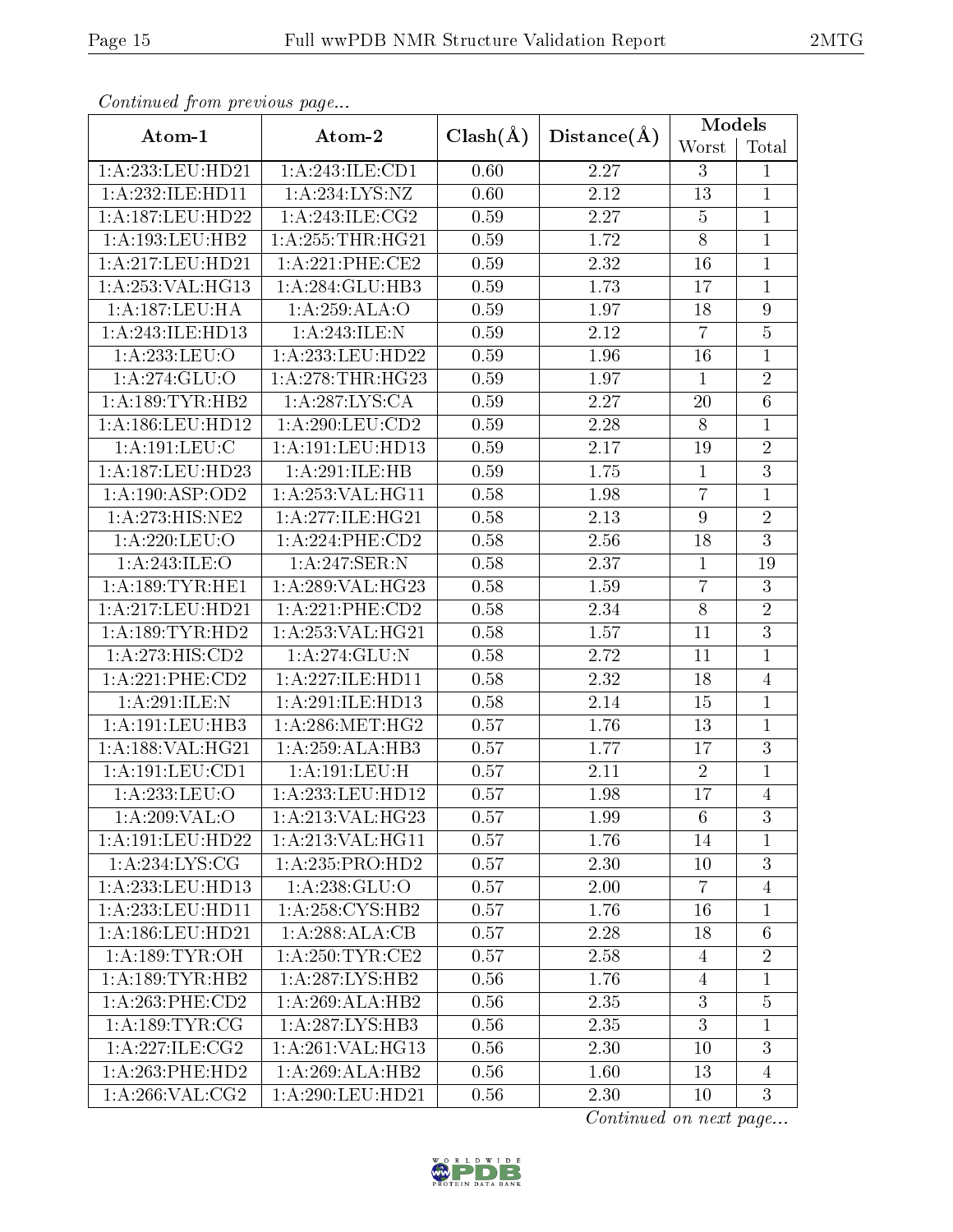| Continued from previous page |                                      |              |                   | Models         |                |
|------------------------------|--------------------------------------|--------------|-------------------|----------------|----------------|
| Atom-1                       | Atom-2                               | $Clash(\AA)$ | Distance(A)       | Worst          | Total          |
| 1: A: 189: TYR: OH           | 1:A:289:VAL:HG22                     | 0.56         | 1.99              | $\overline{7}$ | $\mathbf 1$    |
| 1:A:224:PHE:CZ               | 1:A:272:ALA:HB1                      | 0.56         | 2.35              | 20             | $\mathbf{1}$   |
| 1:A:189:TYR:CD2              | 1:A:287:LYS:CB                       | 0.56         | 2.89              | $\overline{7}$ | $\mathbf{1}$   |
| 1:A:186:LEU:HD11             | 1: A:273:HIS:ND1                     | 0.56         | 2.15              | $\overline{4}$ | $\mathbf{1}$   |
| 1:A:197:LEU:HD13             | 1: A: 197: LEU: C                    | 0.56         | 2.20              | $\overline{2}$ | $\overline{4}$ |
| 1:A:197:LEU:C                | 1:A:197:LEU:HD13                     | 0.56         | 2.21              | 20             | $\sqrt{2}$     |
| 1:A:197:LEU:HG               | 1:A:209:VAL:HG23                     | 0.56         | 1.77              | 20             | $\mathbf{1}$   |
| 1:A:260:ILE:HD13             | 1: A:260: ILE:N                      | 0.55         | 2.17              | 13             | $\mathbf{1}$   |
| $1: A:224:$ PHE:CD2          | 1:A:272:ALA:HB2                      | $0.55\,$     | 2.36              | 10             | $\mathbf{1}$   |
| $1:$ A:191:LEU:H             | $1:\overline{A}:191:\text{LEU}:HD13$ | $0.55\,$     | 1.59              | 13             | $\overline{7}$ |
| 1: A: 189: TYR: N            | 1:A:287:LYS:O                        | 0.55         | 2.39              | $\overline{4}$ | $\overline{8}$ |
| 1: A: 189: TYR: O            | 1:A:191:LEU:N                        | 0.55         | 2.38              | 20             | $\overline{4}$ |
| 1: A:276:MET:SD              | 1:A:288:ALA:HB2                      | 0.55         | 2.42              | $\overline{4}$ | $\mathbf{1}$   |
| 1:A:187:LEU:HD13             | 1: A:243: ILE: CG2                   | 0.55         | 2.31              | 18             | $\sqrt{2}$     |
| 1:A:190:ASP:HB2              | 1: A:253: VAL:HGI1                   | 0.55         | 1.79              | 10             | $\overline{8}$ |
| 1: A:276:MET:CE              | 1:A:288:ALA:HB2                      | 0.55         | 2.32              | $\overline{2}$ | $\overline{4}$ |
| 1: A:192:TYR:HE2             | 1:A:209:VAL:HG21                     | 0.55         | 1.60              | 14             | $\overline{2}$ |
| 1: A:243: ILE: O             | $1:A:247:\overline{\text{SER}:CB}$   | 0.55         | 2.55              | 15             | 16             |
| 1:A:291:ILE:HD13             | 1:A:291:ILE:C                        | 0.54         | 2.22              | $9\phantom{.}$ | $\overline{3}$ |
| 1:A:242:ASP:O                | 1: A:246: ILE: HG22                  | 0.54         | 2.02              | 17             | 16             |
| 1:A:188:VAL:HG13             | 1: A:276: MET:CE                     | 0.54         | 2.32              | 18             | $\overline{3}$ |
| 1:A:189:TYR:CZ               | 1:A:287:LYS:CB                       | 0.54         | 2.91              | 8              | $\overline{4}$ |
| 1:A:197:LEU:HD13             | 1:A:197:LEU:O                        | 0.54         | $\overline{2.03}$ | $\overline{2}$ | $\mathbf{1}$   |
| 1:A:273:HIS:CE1              | 1: A:277: ILE: HD11                  | 0.54         | 2.37              | 15             | $\mathbf{1}$   |
| 1:A:240:PRO:O                | 1:A:243:ILE:HD13                     | 0.54         | 2.03              | 17             | $\mathbf{1}$   |
| 1:A:273:HIS:O                | 1:A:277:ILE:HB                       | 0.54         | 2.03              | 13             | $8\,$          |
| 1:A:190:ASP:OD1              | 1: A: 255: THR: HG23                 | 0.54         | 2.02              | $\overline{7}$ | $\mathbf{1}$   |
| 1:A:187:LEU:HD11             | 1: A:250:TYR:HE2                     | 0.54         | 1.63              | 12             | $\mathbf{1}$   |
| 1:A:187:LEU:HD11             | 1: A:250:TYR:CE2                     | 0.54         | 2.38              | 12             | 1              |
| 1:A:187:LEU:HD23             | 1: A:291: ILE: CG2                   | 0.54         | 2.33              | 13             | 1              |
| 1:A:266:VAL:HG22             | 1:A:270:ILE:HG13                     | 0.53         | 1.78              | $\overline{2}$ | $\overline{2}$ |
| 1: A:233:LEU:HB2             | $1:$ A:238:GLU:O                     | 0.53         | 2.03              | 16             | 13             |
| 1:A:266:VAL:O                | 1:A:270:ILE:HG22                     | 0.53         | 2.03              | $\overline{4}$ | $\mathbf{1}$   |
| 1: A:253: VAL:O              | 1: A: 253: VAL: HG12                 | 0.53         | 2.03              | $\overline{5}$ | $\sqrt{2}$     |
| 1:A:186:LEU:HD22             | 1:A:288:ALA:HB1                      | 0.53         | 1.80              | $\overline{5}$ | $\mathbf 1$    |
| 1: A: 185: MET:SD            | 1: A:291: ILE: HG21                  | 0.53         | 2.43              | $\overline{4}$ | $\mathbf{1}$   |
| 1:A:233:LEU:HD13             | 1: A:239:LEU:HA                      | 0.53         | 1.80              | 12             | $\overline{4}$ |
| 1:A:233:LEU:HD13             | 1: A:258:CYS:O                       | 0.53         | 2.04              | 16             | $\mathbf 1$    |
| 1: A:277: ILE: HG22          | 1: A:287:LYS:HG3                     | 0.53         | 1.81              | 18             | 1              |
| 1:A:247:SER:HA               | 1: A:250:TYR:CE2                     | 0.53         | 2.39              | 15             | $\overline{7}$ |
| 1: A:243: ILE:HG22           | 1:A:247:SER:HB2                      | 0.53         | 1.81              | $\overline{4}$ | $\overline{2}$ |

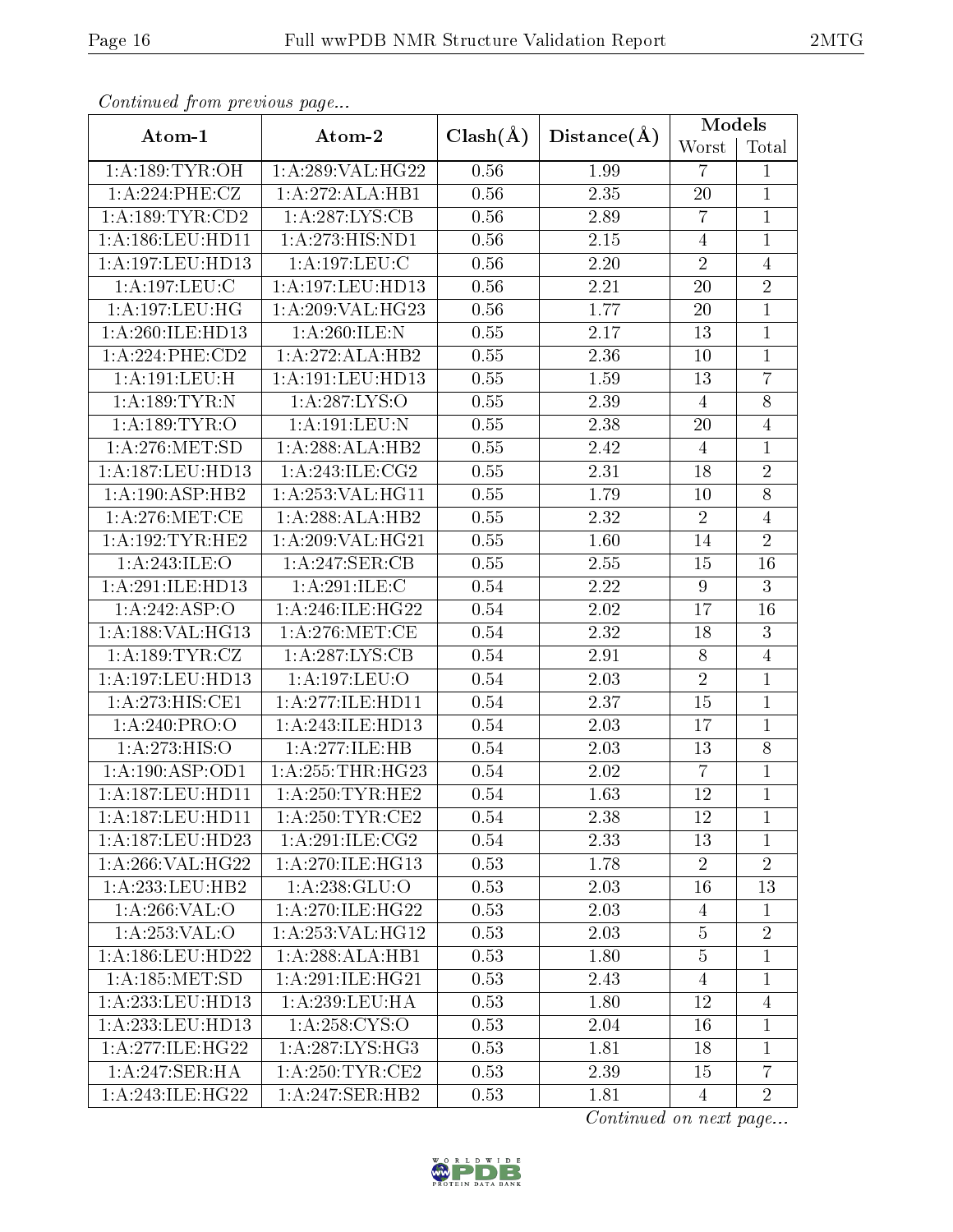|--|--|

| Continued from previous page |                      |                   |                   | Models         |                |
|------------------------------|----------------------|-------------------|-------------------|----------------|----------------|
| Atom-1                       | Atom-2               | $Clash(\AA)$      | Distance(A)       | Worst          | Total          |
| 1:A:193:LEU:HD22             | 1:A:284:GLU:HG3      | 0.53              | 1.80              | $\mathbf{1}$   | 1              |
| 1:A:224:PHE:CG               | 1:A:272:ALA:HB2      | $0.52\,$          | 2.39              | $13\,$         | $\overline{4}$ |
| 1:A:189:TYR:CB               | 1: A:287:LYS:HG3     | 0.52              | 2.33              | 17             | $\mathbf{1}$   |
| 1:A:190:ASP:OD1              | 1: A: 255: THR: HG21 | 0.52              | $\overline{2.04}$ | 10             | $\mathbf{1}$   |
| 1:A:221:PHE:O                | 1:A:225:GLY:O        | 0.52              | 2.28              | 19             | 8              |
| 1:A:192:TYR:HE1              | 1:A:209:VAL:HG21     | 0.52              | 1.64              | 10             | $\mathbf{1}$   |
| 1: A: 189: TYR: HB2          | 1:A:287:LYS:C        | 0.52              | 2.25              | 19             | $\overline{5}$ |
| 1: A: 189: TYR: CE2          | 1: A:250: TYR: CE1   | 0.52              | 2.98              | 3              | $\overline{1}$ |
| 1:A:187:LEU:HD12             | 1: A:259: ALA:O      | 0.52              | 2.04              | 11             | $\mathbf{1}$   |
| 1:A:273:HIS:HD2              | 1:A:277:ILE:HD12     | 0.52              | 1.64              | 11             | $\mathbf{1}$   |
| 1: A: 189: TYR: CE2          | 1: A:250:TYR:CE2     | 0.52              | 2.97              | 12             | $\overline{3}$ |
| 1:A:227:ILE:H                | 1:A:227:ILE:HD12     | 0.52              | 1.63              | 17             | $\mathbf{1}$   |
| 1:A:224:PHE:CE2              | 1:A:272:ALA:HB1      | 0.52              | 2.40              | 20             | $\mathbf{1}$   |
| 1:A:261:VAL:HG11             | 1: A:263:PHE:CE1     | 0.52              | 2.40              | 3              | $\overline{2}$ |
| 1:A:191:LEU:HD22             | 1:A:191:LEU:H        | 0.52              | 1.65              | 11             | $\overline{2}$ |
| 1: A:243: ILE: HG21          | 1: A:258: CYS:HB3    | 0.52              | 1.81              | $\mathbf{1}$   | $\mathbf{1}$   |
| 1:A:240:PRO:HD2              | 1: A:243: ILE: CG1   | 0.52              | 2.35              | 11             | $\overline{4}$ |
| 1:A:188:VAL:HG23             | 1:A:259:ALA:CB       | 0.52              | 2.34              | $\mathbf{1}$   | $\overline{3}$ |
| 1:A:232:ILE:HG22             | 1:A:259:ALA:HB2      | 0.52              | 1.81              | 11             | $\overline{3}$ |
| 1:A:189:TYR:CB               | 1: A:287:LYS:HB3     | 0.51              | 2.35              | 19             | 3              |
| 1:A:213:VAL:HG12             | 1:A:217:LEU:HD13     | 0.51              | 1.82              | $\,6\,$        | $\mathbf{1}$   |
| 1: A:263:PHE:CD1             | 1:A:269:ALA:HB2      | 0.51              | 2.40              | 16             | $\mathbf{1}$   |
| 1:A:224:PHE:CE1              | 1:A:272:ALA:CB       | $\overline{0.51}$ | 2.93              | $\mathbf{1}$   | $\overline{8}$ |
| 1:A:189:TYR:CZ               | 1: A:250:TYR:CE2     | 0.51              | 2.98              | 16             | $\overline{4}$ |
| 1:A:193:LEU:HA               | 1:A:198:TRP:CB       | 0.51              | 2.36              | 15             | $\overline{5}$ |
| 1:A:233:LEU:HD11             | 1:A:258:CYS:CB       | 0.51              | 2.35              | 16             | $\mathbf 1$    |
| 1: A: 189: TYR: HB2          | 1:A:287:LYS:HB3      | 0.51              | 1.82              | $\mathbf{3}$   | $\overline{4}$ |
| 1:A:187:LEU:CB               | 1: A:291: ILE: HD11  | 0.51              | 2.36              | 19             | $\overline{3}$ |
| 1:A:273:HIS:ND1              | 1:A:277:ILE:HD12     | 0.51              | 2.20              | $\overline{5}$ | $\mathbf{1}$   |
| 1:A:228:SER:N                | 1: A:262: GLU:O      | 0.51              | 2.41              | 9              | 12             |
| 1:A:227:ILE:HG21             | 1:A:230:VAL:HG13     | 0.51              | 1.81              | 17             | $\mathbf{1}$   |
| 1: A: 189: TYR: C            | 1: A:191:LEU:HD13    | 0.51              | 2.26              | 12             | $\sqrt{2}$     |
| 1:A:217:LEU:HD12             | $1: A:286$ : MET: CE | 0.51              | 2.36              | 17             | $\mathbf{1}$   |
| 1: A:280: SER: CB            | 1: A:286: MET:O      | 0.51              | 2.59              | $\mathbf{1}$   | 3              |
| 1: A: 285: ASN:O             | 1: A:287:LYS:HG2     | 0.51              | 2.06              | 10             | $\overline{2}$ |
| 1: A:227: ILE: HG21          | 1:A:230:VAL:HG23     | 0.51              | 1.82              | 11             | $\mathbf{1}$   |
| 1:A:263:PHE:CE1              | 1:A:269:ALA:HB2      | 0.51              | 2.41              | 16             | $\mathbf{1}$   |
| 1:A:231:ARG:O                | 1:A:260:ILE:N        | 0.51              | 2.44              | 14             | 11             |
| 1:A:273:HIS:ND1              | 1: A:274: GLU:N      | 0.51              | 2.58              | $\overline{5}$ | $\mathbf 1$    |
| 1:A:193:LEU:HD13             | 1:A:255:THR:CB       | 0.51              | 2.36              | $8\,$          | $\mathbf{1}$   |
| 1: A: 190: ASP: OD1          | 1:A:253:VAL:HG11     | 0.51              | 2.05              | 17             | $\mathbf{1}$   |

 $Confinued$  from previous

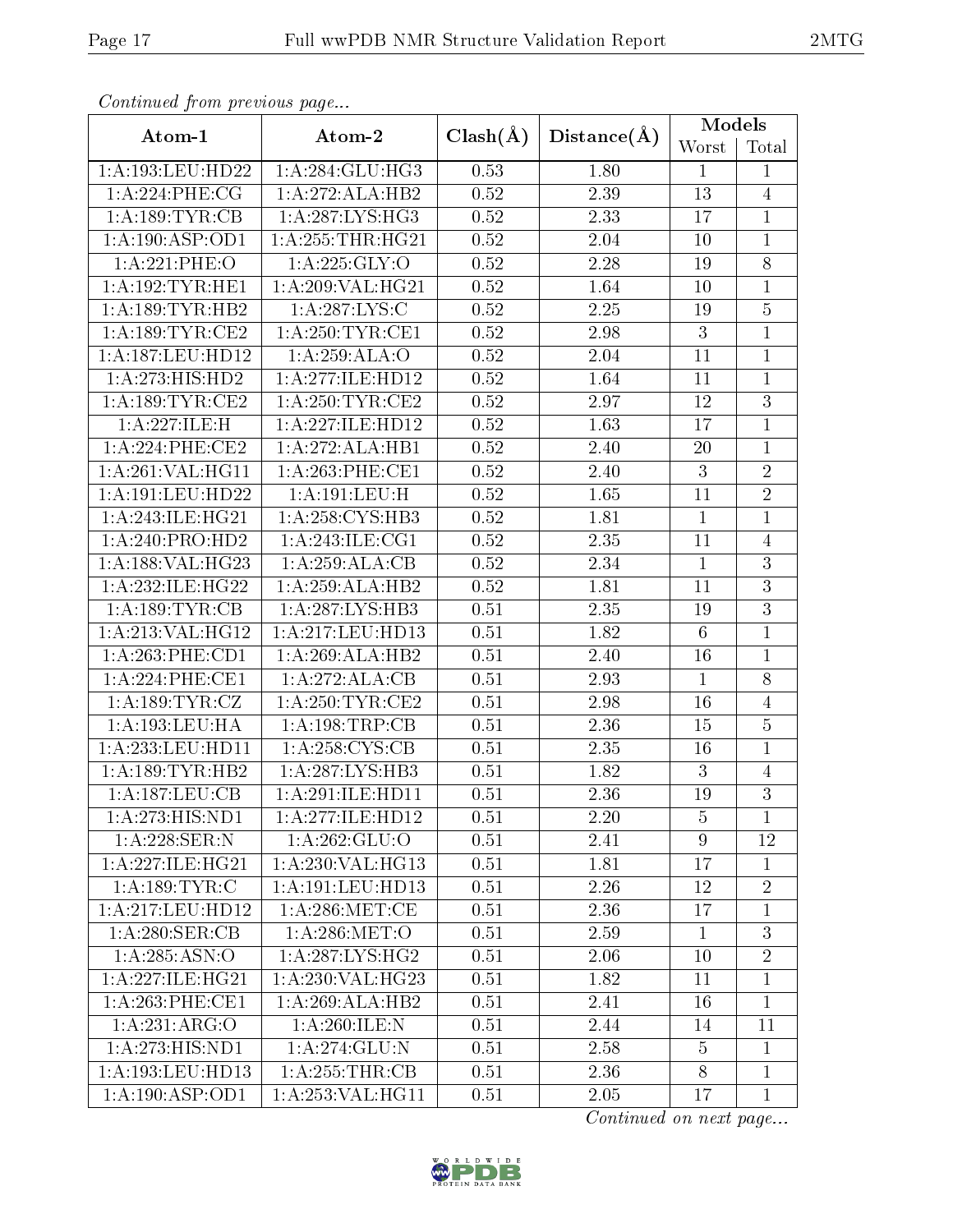|--|--|

| Continued from previous page |                     |              |             | Models         |                |
|------------------------------|---------------------|--------------|-------------|----------------|----------------|
| Atom-1                       | Atom-2              | $Clash(\AA)$ | Distance(A) | Worst          | Total          |
| 1:A:184:LYS:HB2              | 1:A:266:VAL:HG22    | 0.51         | 1.82        | 18             | 1              |
| 1:A:231:ARG:O                | 1:A:260:ILE:HG13    | 0.50         | $2.06\,$    | 3              | $\mathbf{1}$   |
| 1: A:261:VAL:HG21            | 1:A:263:PHE:CZ      | 0.50         | 2.42        | $8\,$          | $\mathbf{1}$   |
| 1:A:243:ILE:HG22             | 1:A:247:SER:HG      | 0.50         | 1.66        | $\overline{2}$ | $\mathbf{1}$   |
| 1:A:224:PHE:CZ               | 1:A:272:ALA:CB      | 0.50         | 2.94        | $\,6\,$        | $\overline{4}$ |
| 1:A:273:HIS:CG               | 1: A:274: GLU:N     | 0.50         | 2.79        | 20             | $\overline{3}$ |
| 1:A:193:LEU:HD13             | 1: A:255:THR:CG2    | 0.50         | 2.36        | 13             | $\mathbf{1}$   |
| 1:A:234:LYS:HG3              | 1:A:235:PRO:HD2     | 0.50         | 1.83        | 3              | $\overline{2}$ |
| 1:A:190:ASP:CG               | 1: A:255:THR:HG22   | 0.50         | 2.26        | $\,6\,$        | $\mathbf{1}$   |
| 1:A:253:VAL:HG12             | 1:A:253:VAL:O       | 0.50         | 2.07        | 11             | $\overline{3}$ |
| 1:A:228:SER:CB               | 1:A:262:GLU:O       | 0.50         | 2.59        | 8              | 17             |
| 1:A:291:ILE:C                | 1:A:291:ILE:HD13    | 0.50         | 2.26        | 14             | $\overline{2}$ |
| 1:A:233:LEU:HD21             | 1: A:258: CYS:SG    | 0.50         | 2.47        | 18             | $\mathbf{1}$   |
| 1:A:222:GLY:HA2              | 1: A:225: GLY:O     | 0.50         | 2.06        | 20             | $\sqrt{2}$     |
| 1:A:189:TYR:CZ               | 1:A:287:LYS:HB3     | 0.50         | 2.42        | 11             | $\overline{4}$ |
| 1:A:191:LEU:CD2              | 1:A:192:TYR:N       | 0.50         | 2.75        | 20             | $\overline{6}$ |
| 1: A:276:MET:HE1             | 1:A:288:ALA:HB2     | 0.50         | 1.82        | $\sqrt{2}$     | $\overline{3}$ |
| 1: A:224:PHE:CD1             | 1:A:272:ALA:CB      | 0.49         | 2.95        | $\overline{5}$ | $\mathbf 1$    |
| 1:A:191:LEU:N                | 1: A: 191: LEU: CD1 | 0.49         | 2.71        | 11             | $\overline{2}$ |
| 1: A:250:TYR:HD1             | 1:A:250:TYR:O       | 0.49         | 1.90        | $\overline{2}$ | $\overline{6}$ |
| 1:A:243:ILE:O                | 1:A:247:SER:HB2     | 0.49         | 2.07        | 9              | $\overline{2}$ |
| 1:A:193:LEU:HD13             | 1:A:255:THR:HB      | 0.49         | 1.83        | 8              | $\sqrt{2}$     |
| 1:A:191:LEU:HD23             | 1: A:213: VAL:CG1   | 0.49         | 2.35        | $\overline{2}$ | $\mathbf{1}$   |
| 1:A:233:LEU:HD12             | 1:A:233:LEU:O       | 0.49         | 2.07        | $\overline{4}$ | $\mathbf{1}$   |
| 1:A:221:PHE:CE2              | 1:A:261:VAL:HG11    | 0.49         | 2.41        | 16             | $\overline{2}$ |
| 1: A: 185: MET:O             | 1:A:291:ILE:HG22    | 0.49         | 2.07        | 17             | $\overline{5}$ |
| 1:A:233:LEU:HD22             | 1:A:240:PRO:CD      | 0.49         | 2.38        | 13             | $\overline{5}$ |
| 1:A:241:PRO:HA               | 1:A:244:ARG:HG2     | 0.49         | 1.85        | $\overline{2}$ | $\overline{6}$ |
| 1:A:188:VAL:HG13             | 1: A:276:MET:HE3    | 0.49         | 1.83        | 18             | $\mathbf{1}$   |
| 1:A:273:HIS:CE1              | 1:A:277:ILE:CD1     | 0.49         | 2.96        | 15             | 3              |
| 1:A:221:PHE:HA               | 1: A:224:PHE:CZ     | 0.49         | 2.42        | 6              | $\overline{7}$ |
| 1: A: 189: TYR: HD1          | 1:A:189:TYR:N       | 0.49         | 2.05        | 12             | $\sqrt{2}$     |
| 1:A:217:LEU:HD12             | 1: A:286:MET:HE1    | 0.49         | 1.84        | 17             | $\mathbf{1}$   |
| 1:A:233:LEU:HD21             | 1: A:260: ILE: HDI1 | 0.49         | 1.84        | $\overline{5}$ | $\sqrt{2}$     |
| $1: A:274:\overline{GLU:O}$  | 1: A:278:THR:HG22   | 0.49         | 2.07        | 14             | $\overline{3}$ |
| 1:A:189:TYR:CZ               | 1: A:250: TYR:CD2   | 0.49         | 3.00        | 16             | $\mathbf 1$    |
| 1:A:220:LEU:O                | $1: A:224:$ PHE:CE2 | 0.48         | 2.66        | $\overline{2}$ | $\overline{5}$ |
| 1:A:187:LEU:HD12             | 1: A: 187: LEU: C   | 0.48         | 2.28        | $\overline{5}$ | $\mathbf 1$    |
| 1:A:184:LYS:CB               | $1:$ A:266:VAL:HG22 | 0.48         | 2.38        | 18             | $\mathbf 1$    |
| 1: A:250: TYR:O              | 1: A:250: TYR: HD1  | 0.48         | 1.92        | 17             | $\overline{3}$ |
| 1: A: 189: TYR: CB           | 1:A:287:LYS:HB2     | 0.48         | 2.37        | $\overline{4}$ | $\mathbf{1}$   |

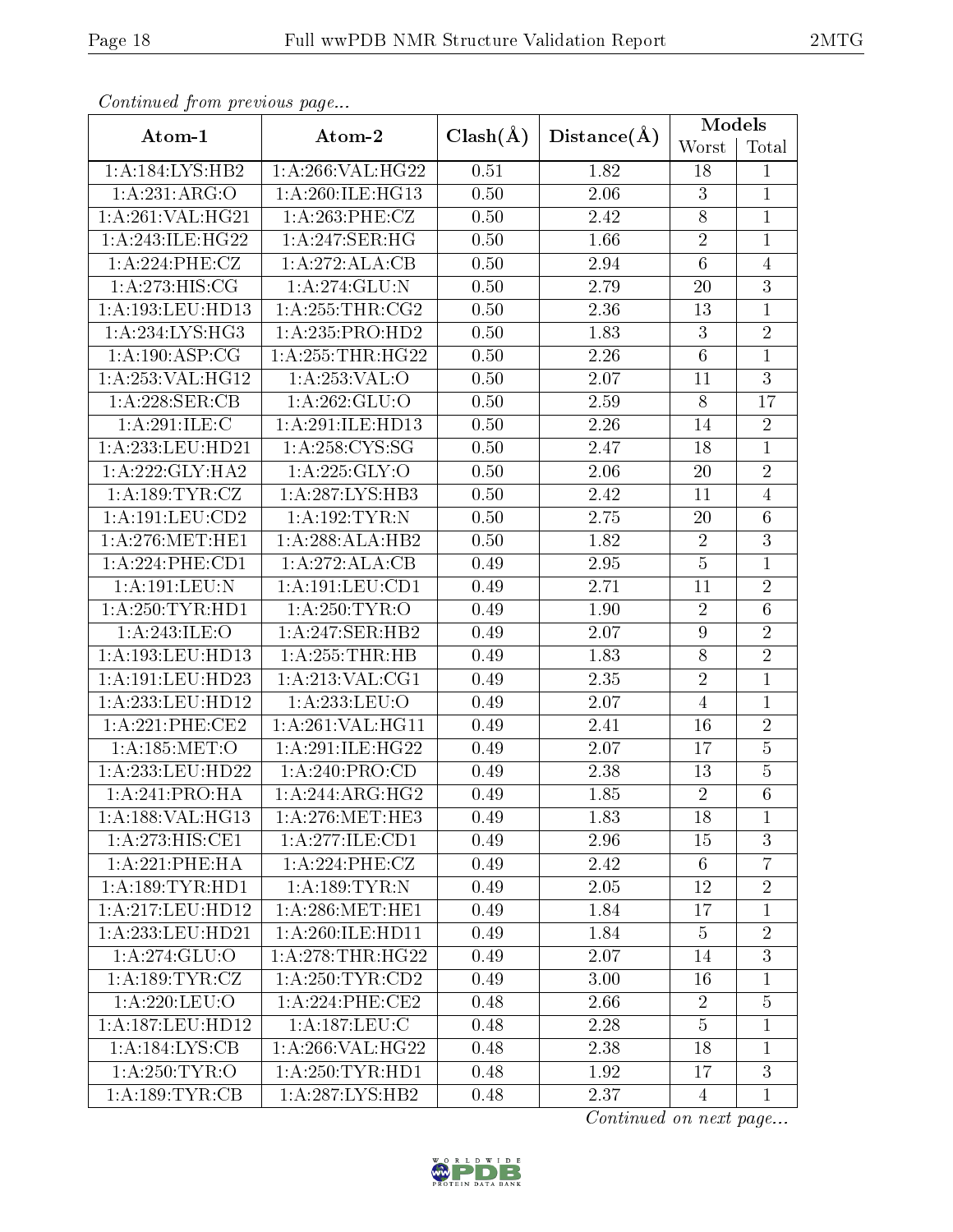| Continuea from previous page |                     |              |                   | Models         |                |
|------------------------------|---------------------|--------------|-------------------|----------------|----------------|
| Atom-1                       | Atom-2              | $Clash(\AA)$ | Distance(A)       | Worst          | Total          |
| 1:A:259:ALA:C                | 1:A:260:ILE:HD13    | 0.48         | 2.28              | 11             | $\overline{2}$ |
| 1: A: 189: TYR: CD1          | 1:A:189:TYR:N       | 0.48         | 2.81              | $\overline{5}$ | $\mathbf{1}$   |
| 1:A:217:LEU:HD21             | 1:A:221:PHE:CZ      | 0.48         | 2.43              | 11             | $\mathbf{1}$   |
| 1:A:190:ASP:HB2              | $1:$ A:253:VAL:CG1  | 0.48         | 2.38              | $\overline{8}$ | $\overline{6}$ |
| 1:A:217:LEU:HD23             | 1: A:221:PHE:CE2    | 0.48         | 2.43              | 20             | $\mathbf 1$    |
| 1:A:186:LEU:HB3              | 1:A:261:VAL:HG23    | 0.48         | 1.86              | $\mathbf{1}$   | $\overline{4}$ |
| 1: A: 190: ASP: OD1          | 1:A:255:THR:HG22    | 0.48         | 2.08              | $\overline{2}$ | $\overline{2}$ |
| 1:A:191:LEU:C                | 1:A:191:LEU:HD22    | 0.48         | 2.28              | $\overline{5}$ | $\mathbf{1}$   |
| 1: A:243: ILE: HG21          | 1: A:258: CYS:CB    | 0.48         | 2.38              | 16             | $\mathbf{1}$   |
| 1: A:250: TYR:O              | 1: A:250:TYR:CD1    | 0.48         | 2.67              | 10             | 3              |
| 1:A:187:LEU:HG               | 1:A:289:VAL:HG12    | 0.48         | 1.85              | 10             | $\mathbf{1}$   |
| 1: A: 189: TYR: CE2          | 1:A:287:LYS:HB3     | 0.48         | 2.43              | 18             | $\overline{2}$ |
| 1: A:253: VAL:HG12           | 1:A:284:GLU:HB2     | 0.48         | 1.84              | 18             | $\mathbf{1}$   |
| 1: A: 185: MET:O             | 1:A:291:ILE:HG12    | 0.48         | 2.07              | $\overline{7}$ | $\sqrt{2}$     |
| 1: A:186:LEU:HB3             | 1: A:261: VAL: CG2  | 0.48         | 2.39              | 14             | $\overline{3}$ |
| 1:A:242:ASP:OD2              | 1:A:291:ILE:HD12    | 0.48         | 2.09              | $\overline{5}$ | $\mathbf{1}$   |
| 1:A:240:PRO:HD2              | 1:A:243:ILE:CD1     | 0.48         | 2.38              | 17             | $\mathbf{1}$   |
| 1: A:243: ILE:H              | 1:A:243:ILE:HD13    | 0.48         | 1.69              | 17             | $\overline{5}$ |
| 1:A:232:ILE:HD11             | 1:A:234:LYS:HZ3     | 0.48         | 1.68              | 13             | $\mathbf{1}$   |
| 1: A:192:TYR:HE1             | 1: A:255:THR:HGI    | 0.47         | 1.50              | $\mathbf{1}$   | $\mathbf{1}$   |
| 1:A:188:VAL:HG12             | 1:A:189:TYR:N       | 0.47         | 2.24              | $\overline{3}$ | $\overline{2}$ |
| 1:A:191:LEU:HD11             | 1:A:197:LEU:HD13    | 0.47         | 1.86              | 19             | $\mathbf{1}$   |
| 1:A:195:PRO:HA               | 1:A:199:ALA:HB3     | 0.47         | 1.85              | $\overline{4}$ | $\overline{2}$ |
| 1:A:187:LEU:HD21             | 1: A:289: VAL:CG1   | 0.47         | 2.40              | 10             | $\mathbf{1}$   |
| 1:A:253:VAL:O                | 1:A:255:THR:HG22    | 0.47         | 2.10              | 17             | $\overline{2}$ |
| 1: A: 191: LEU: CD1          | 1: A: 191: LEU: N   | 0.47         | 2.78              | 13             | $\overline{3}$ |
| 1:A:246:ILE:CG2              | 1:A:247:SER:N       | 0.47         | 2.77              | 18             | 18             |
| 1: A:266: VAL:O              | 1:A:270:ILE:N       | 0.47         | $\overline{2.46}$ | $\overline{2}$ | $\overline{2}$ |
| $1:A:188:VAL: \overline{CB}$ | 1:A:259:ALA:HB3     | 0.47         | 2.39              | 3              | 6              |
| 1:A:187:LEU:HD22             | 1:A:243:ILE:HG22    | 0.47         | 1.85              | $\overline{5}$ | $\mathbf 1$    |
| 1:A:188:VAL:O                | 1:A:258:CYS:HA      | 0.47         | 2.10              | 13             | $\mathbf 1$    |
| 1:A:197:LEU:HD12             | 1: A:209: VAL:CG2   | 0.47         | 2.31              | 15             | $\mathbf{1}$   |
| 1:A:187:LEU:CA               | 1:A:259:ALA:O       | 0.47         | 2.63              | 16             | 1              |
| 1:A:191:LEU:HD11             | 1:A:213:VAL:CG1     | 0.47         | 2.40              | $\overline{5}$ | $\sqrt{2}$     |
| 1:A:193:LEU:O                | 1:A:198:TRP:CE3     | 0.47         | 2.68              | 16             | $\overline{4}$ |
| 1:A:283:LYS:O                | 1:A:285:ASN:N       | 0.47         | 2.47              | $\overline{7}$ | $\overline{3}$ |
| 1:A:220:LEU:O                | 1:A:224:PHE:CZ      | 0.47         | 2.68              | $\overline{7}$ | $\mathbf{1}$   |
| 1:A:233:LEU:HD11             | 1: A:243: ILE: HG13 | 0.47         | 1.87              | 12             | $\mathfrak{Z}$ |
| 1: A: 189: TYR: OH           | 1: A:289: VAL:CG2   | 0.47         | 2.62              | $\overline{4}$ | $\mathbf 1$    |
| 1: A:270: ILE:HG13           | 1: A:271:LYS:N      | 0.47         | 2.25              | $\overline{5}$ | $\mathbf{1}$   |
| 1:A:197:LEU:HD11             | 1:A:209:VAL:HG22    | 0.47         | 1.85              | 8              | $\overline{2}$ |

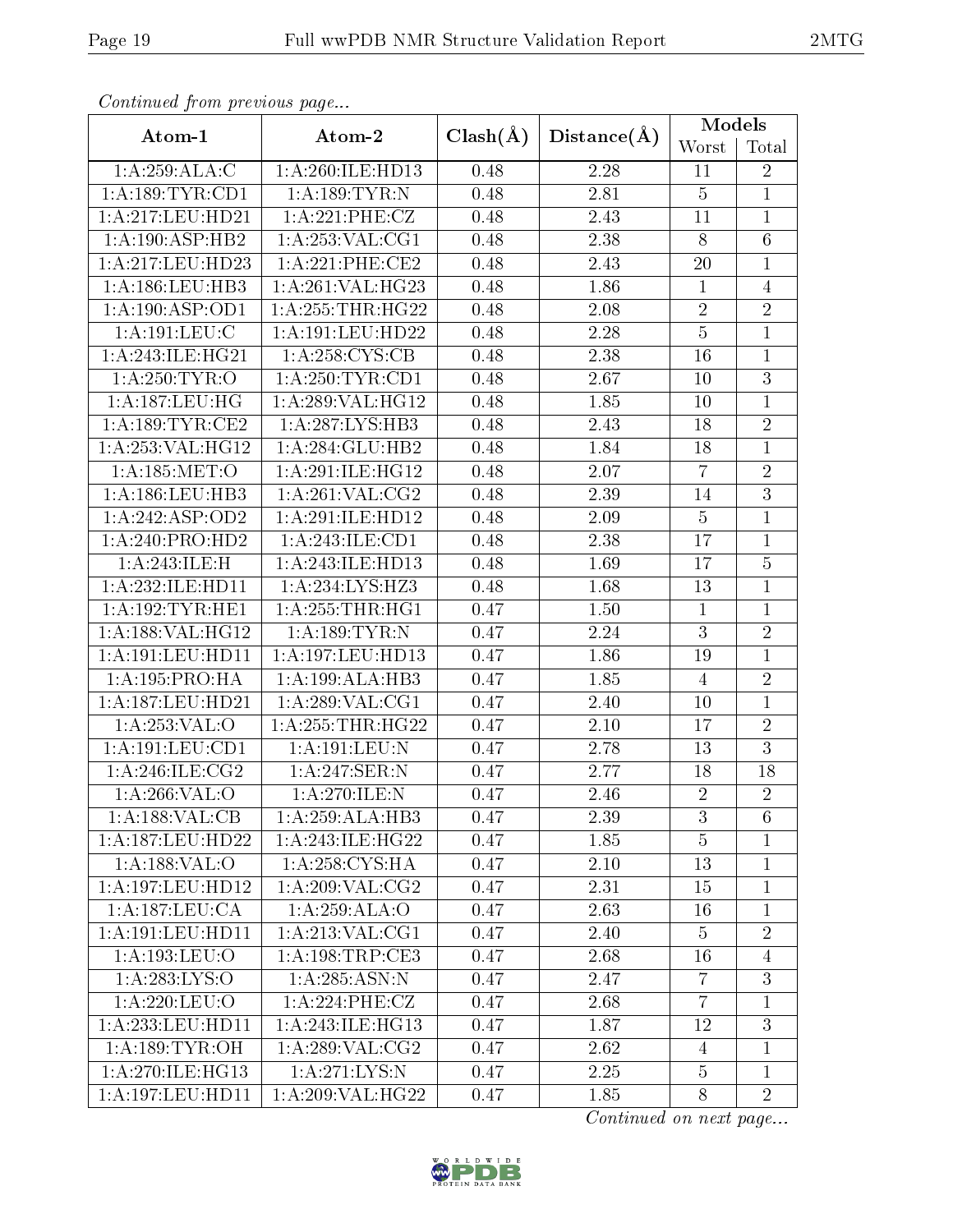| Continued from previous page |                                          |              | Distance(A)       | Models          |                 |  |
|------------------------------|------------------------------------------|--------------|-------------------|-----------------|-----------------|--|
| Atom-1                       | Atom-2                                   | $Clash(\AA)$ |                   | Worst           | Total           |  |
| 1:A:213:VAL:HG22             | 1: A:217:LEU:HD13                        | 0.47         | 1.85              | 10              | 1               |  |
| 1: A:250:TYR:C               | 1:A:250:TYR:CD1                          | 0.47         | 2.89              | 12              | $\mathbf{1}$    |  |
| 1:A:217:LEU:HD22             | 1: A:221:PHE:CE2                         | 0.47         | 2.45              | $\overline{7}$  | $\mathbf{1}$    |  |
| 1:A:190:ASP:OD1              | 1: A: 193: LEU: HB2                      | 0.47         | 2.09              | 10              | $\overline{2}$  |  |
| $1: A:221:$ PHE: $CD2$       | 1:A:227:ILE:CD1                          | 0.46         | 2.99              | $\overline{5}$  | $\overline{3}$  |  |
| 1:A:267:GLU:O                | 1: A:270: ILE: CG1                       | 0.46         | 2.64              | $\overline{5}$  | $\overline{2}$  |  |
| 1:A:190:ASP:CG               | 1: A:253: VAL:CG1                        | 0.46         | 2.84              | $\,6\,$         | $\overline{3}$  |  |
| 1:A:190:ASP:CG               | 1:A:284:GLU:O                            | 0.46         | 2.54              | $\overline{5}$  | $\mathbf{1}$    |  |
| 1: A: 189: TYR: CB           | 1: A:287: LYS: CG                        | 0.46         | 2.93              | 17              | $\mathbf 1$     |  |
| 1:A:193:LEU:HD12             | 1:A:255:THR:HB                           | 0.46         | 1.86              | 20              | $\mathbf 1$     |  |
| 1:A:269:ALA:O                | 1:A:273:HIS:N                            | 0.46         | 2.49              | $\overline{3}$  | $\overline{2}$  |  |
| 1: A: 189: TYR: CG           | 1: A: 287: LYS: HB2                      | 0.46         | 2.45              | $\overline{7}$  | $\overline{2}$  |  |
| 1:A:191:LEU:O                | 1: A: 197: LEU: HD22                     | 0.46         | 2.11              | 17              | $\mathbf{1}$    |  |
| 1: A:192:TYR:CD1             | 1:A:197:LEU:CD2                          | 0.46         | 2.99              | 19              | $\mathbf{1}$    |  |
| 1:A:291:ILE:HG23             | 1:A:291:ILE:O                            | 0.46         | $2.10\,$          | 18              | $\sqrt{2}$      |  |
| 1:A:191:LEU:HD23             | 1: A:286: MET:SD                         | 0.46         | 2.51              | 19              | $\mathbf{1}$    |  |
| 1:A:191:LEU:HD22             | 1:A:192:TYR:H                            | 0.46         | 1.71              | $8\,$           | $\overline{4}$  |  |
| 1: A: 189: TYR: CD1          | 1:A:287:LYS:HB3                          | 0.46         | 2.45              | 12              | $\mathbf{1}$    |  |
| 1:A:266:VAL:HG22             | 1:A:270:ILE:CD1                          | 0.46         | 2.41              | 15              | $\mathbf{1}$    |  |
| 1:A:287:LYS:CG               | 1:A:288:ALA:N                            | 0.46         | 2.79              | 20              | $\mathbf{1}$    |  |
| 1:A:189:TYR:CZ               | 1:A:287:LYS:HB2                          | 0.46         | 2.46              | 14              | $\overline{3}$  |  |
| 1:A:266:VAL:HG12             | 1: A:270: ILE: CG2                       | 0.46         | 2.38              | 18              | $\mathbf{1}$    |  |
| 1: A:250:TYR:CD1             | 1:A:250:TYR:O                            | 0.46         | 2.69              | 13              | $\overline{7}$  |  |
| 1:A:188:VAL:HG13             | 1: A:276:MET:HE1                         | 0.46         | 1.86              | 17              | $\mathbf{1}$    |  |
| 1:A:213:VAL:HG23             | 1: A:214:MET:N                           | 0.46         | 2.26              | 3               | $6\phantom{.}6$ |  |
| 1:A:227:ILE:HG23             | 1: A:263:PHE:CE2                         | 0.46         | 2.46              | $20\,$          | $\mathbf{1}$    |  |
| 1:A:188:VAL:HG12             | 1:A:259:ALA:N                            | 0.45         | 2.26              | $\overline{2}$  | $\mathbf{1}$    |  |
| 1: A: 189: TYR: HB2          | 1: A: 287: LYS: O                        | 0.45         | $\overline{2.11}$ | 19              | $\overline{3}$  |  |
| 1: A: 188: VAL:HG23          | 1: A: 191: LEU: HD11                     | 0.45         | 1.87              | 12              | 1               |  |
| 1:A:197:LEU:HD21             | 1:A:213:VAL:CG1                          | 0.45         | 2.41              | 17              | 1               |  |
| 1:A:235:PRO:HD3              | 1: A:256: GLN:O                          | 0.45         | 2.12              | 3               | $\overline{3}$  |  |
| 1:A:187:LEU:HD12             | 1:A:188:VAL:N                            | 0.45         | 2.26              | 13              | $\overline{2}$  |  |
| 1:A:275:PHE:C                | $1: A:275:$ PHE: $\overline{\text{CD1}}$ | 0.45         | 2.89              | 12              | $\mathbf{1}$    |  |
| 1: A:230: VAL:CG1            | 1:A:261:VAL:HG12                         | 0.45         | 2.31              | 17              | $\mathbf 1$     |  |
| 1: A: 189: TYR: CE1          | 1:A:288:ALA:CA                           | 0.45         | 3.00              | $\overline{7}$  | $\mathbf{1}$    |  |
| 1:A:193:LEU:HD23             | 1:A:193:LEU:O                            | 0.45         | 2.10              | 20              | $\mathbf{1}$    |  |
| 1: A: 193: LEU: HD12         | 1: A:255:THR:CG2                         | 0.45         | 2.41              | 20              | $\overline{2}$  |  |
| 1:A:234:LYS:CB               | 1:A:235:PRO:HD2                          | 0.45         | 2.42              | $\overline{2}$  | $\mathbf{1}$    |  |
| 1: A:246: ILE:O              | 1: A:250: TYR:CD2                        | 0.45         | 2.70              | 13              | 3               |  |
| 1:A:189:TYR:CZ               | 1: A:287:LYS:HG2                         | 0.45         | 2.47              | $6\phantom{.}6$ | $\overline{2}$  |  |
| 1:A:233:LEU:HD11             | 1:A:239:LEU:HD23                         | 0.45         | 1.87              | 13              | $\mathbf{1}$    |  |

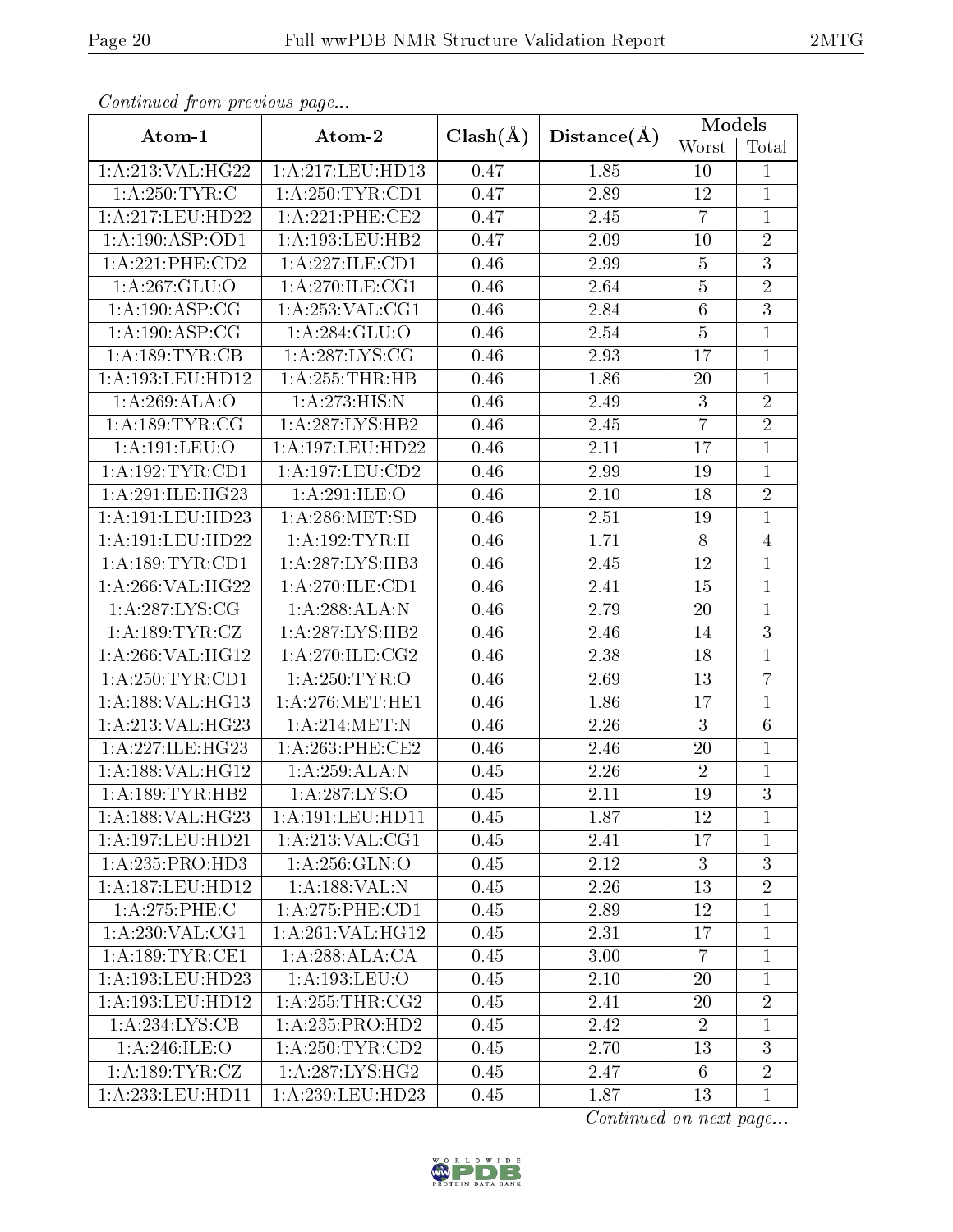| Continuea from previous page |                     |              |                   | <b>Models</b>   |                |
|------------------------------|---------------------|--------------|-------------------|-----------------|----------------|
| Atom-1                       | Atom-2              | $Clash(\AA)$ | Distance(A)       | Worst           | Total          |
| 1:A:187:LEU:HD12             | 1: A: 188: VAL: O   | 0.45         | 2.11              | 13              | $\mathbf{1}$   |
| 1:A:261:VAL:CG1              | 1:A:263:PHE:CZ      | 0.45         | 3.00              | 3               | $\overline{2}$ |
| 1:A:217:LEU:CD2              | 1:A:221:PHE:CZ      | 0.45         | 2.99              | 10              | $\overline{3}$ |
| 1: A: 189: TYR: HB2          | 1: A: 287: LYS: N   | 0.45         | 2.27              | $20\,$          | $\overline{2}$ |
| 1:A:193:LEU:HD12             | 1: A: 198: TRP: CD1 | 0.45         | 2.47              | 14              | $\mathbf{1}$   |
| 1:A:244:ARG:O                | 1:A:248:SER:CB      | 0.45         | 2.65              | 16              | $\overline{1}$ |
| 1:A:239:LEU:O                | 1:A:244:ARG:CD      | 0.45         | 2.65              | 3               | $6\,$          |
| 1:A:233:LEU:HD23             | 1:A:260:ILE:HD11    | 0.45         | 1.89              | 13              | $\mathbf{1}$   |
| 1: A:246: ILE: HG23          | 1:A:247:SER:N       | 0.44         | 2.26              | 3               | $\mathbf{1}$   |
| 1:A:270:ILE:HG23             | 1: A:271:LYS:N      | 0.44         | 2.27              | $\overline{4}$  | $\mathbf{1}$   |
| 1: A: 189: TYR: CD2          | 1: A:250: TYR: CZ   | 0.44         | 3.05              | 12              | $\mathbf{1}$   |
| 1:A:217:LEU:CD2              | 1: A:221:PHE:CG     | 0.44         | 2.99              | 17              | $\mathbf{1}$   |
| 1: A: 190: ASP: OD1          | 1: A: 193: LEU: CB  | 0.44         | 2.65              | 12              | $\mathbf{1}$   |
| 1: A: 189: TYR: CE2          | 1: A:287:LYS:HG2    | 0.44         | 2.47              | 13              | $\overline{2}$ |
| 1: A: 233: LEU: CD2          | $1: A:233:$ LEU:C   | 0.44         | 2.81              | 16              | $\mathbf{1}$   |
| 1:A:217:LEU:HD23             | 1: A:286: MET:HE1   | 0.44         | 1.86              | $\overline{7}$  | $\mathbf{1}$   |
| 1: A:213: VAL:HG13           | 1: A:214:MET:N      | 0.44         | 2.27              | $8\,$           | $\overline{4}$ |
| 1:A:198:TRP:CZ3              | 1:A:199:ALA:HB2     | 0.44         | 2.48              | 14              | $\overline{3}$ |
| 1: A:250: TYR: CD1           | 1: A:250:TYR:C      | 0.44         | 2.91              | $\overline{7}$  | $\overline{1}$ |
| 1:A:243:ILE:CD1              | 1:A:243:ILE:N       | 0.44         | 2.78              | $\overline{2}$  | $\bf 5$        |
| 1: A:230: VAL:CG2            | 1:A:261:VAL:HG12    | 0.44         | 2.33              | $\overline{4}$  | $\mathbf{1}$   |
| 1:A:230:VAL:HG13             | 1: A:261: VAL:CG1   | 0.44         | 2.43              | 13              | $\mathbf{1}$   |
| 1:A:224:PHE:C                | 1:A:224:PHE:CD1     | 0.44         | $\overline{2.91}$ | 18              | $\overline{1}$ |
| 1:A:186:LEU:HD11             | 1:A:273:HIS:HB3     | 0.44         | 1.88              | $20\,$          | $\overline{1}$ |
| 1:A:192:TYR:CE1              | 1:A:193:LEU:HD12    | 0.44         | 2.47              | $\overline{2}$  | $\mathbf{1}$   |
| 1:A:191:LEU:O                | 1:A:191:LEU:HD13    | 0.44         | 2.12              | 16              | $\mathbf{1}$   |
| 1:A:187:LEU:C                | 1:A:187:LEU:HD12    | 0.44         | 2.32              | $\overline{7}$  | $\mathbf{1}$   |
| 1:A:189:TYR:OH               | 1:A:289:VAL:HB      | 0.44         | 2.12              | 12              | $\overline{1}$ |
| 1:A:233:LEU:O                | 1: A:233:LEU:HD13   | 0.44         | 2.12              | 16              | $\mathbf{1}$   |
| 1:A:221:PHE:O                | 1: A:225: GLY: C    | 0.44         | 2.56              | $\overline{7}$  | $\sqrt{2}$     |
| 1: A:243: ILE: HB            | 1:A:247:SER:HB2     | 0.44         | 1.90              | 17              | $\mathbf 1$    |
| 1:A:191:LEU:CD1              | 1: A:191:LEU: C     | 0.44         | 2.87              | 10              | $\sqrt{2}$     |
| 1:A:186:LEU:HD23             | 1:A:187:LEU:N       | 0.44         | 2.28              | 20              | $\mathbf{1}$   |
| 1: A:224:PHE:CZ              | 1:A:272:ALA:HB2     | 0.43         | 2.48              | $6\phantom{.}6$ | $\overline{2}$ |
| 1:A:187:LEU:CD1              | 1: A:243: ILE: CG2  | 0.43         | 2.95              | 11              | $\mathbf{1}$   |
| 1:A:280:SER:HB3              | 1: A:286: MET:O     | 0.43         | 2.12              | 17              | $\mathbf 1$    |
| 1:A:273:HIS:O                | 1:A:277:ILE:N       | 0.43         | 2.44              | $5^{\circ}$     | $\overline{2}$ |
| 1: A: 189: TYR: HB3          | 1: A:287:LYS:HG3    | 0.43         | 1.88              | 17              | $\mathbf{1}$   |
| 1:A:277:ILE:CG2              | 1:A:288:ALA:O       | 0.43         | 2.67              | 19              | $\mathbf{3}$   |
| 1: A:235: PRO:CG             | 1:A:256:GLN:O       | 0.43         | 2.65              | $\overline{5}$  | $\mathbf{1}$   |
| 1:A:245:ARG:O                | 1:A:249:ARG:CB      | 0.43         | 2.66              | $\overline{7}$  | $\mathbf{1}$   |

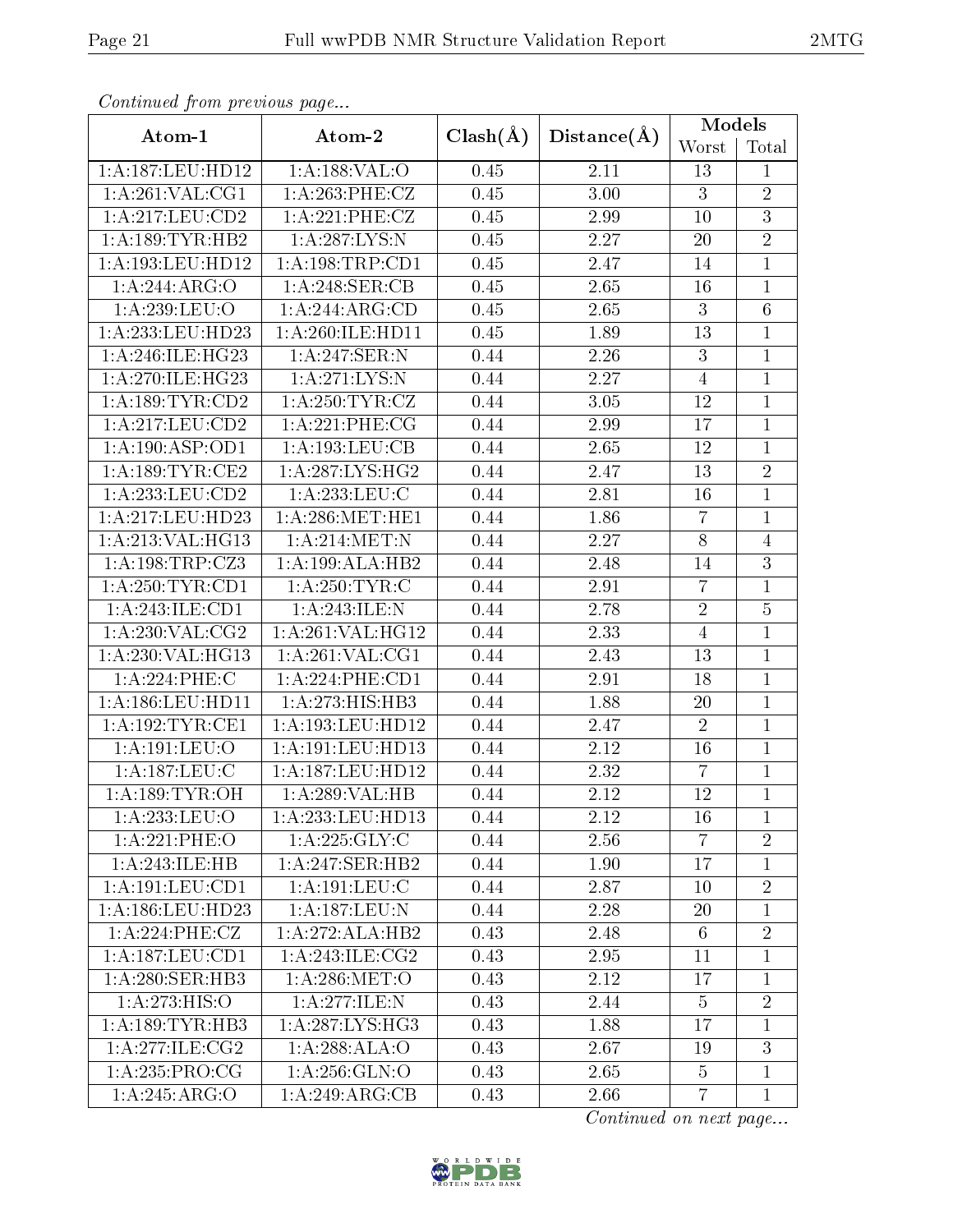| Continuea from previous page                              |                         |                   | Distance(A) | Models           |                |
|-----------------------------------------------------------|-------------------------|-------------------|-------------|------------------|----------------|
| Atom-1                                                    | Atom-2                  | $Clash(\AA)$      |             | Worst            | Total          |
| 1:A:253:VAL:O                                             | 1:A:255:THR:N           | 0.43              | 2.52        | <b>20</b>        | $\overline{5}$ |
| 1:A:265:GLU:HB3                                           | 1: A:267: GLU:CG        | 0.43              | 2.44        | 11               | $\overline{1}$ |
| 1:A:221:PHE:HA                                            | 1: A:224:PHE:CE2        | 0.43              | 2.48        | 16               | $\mathbf{1}$   |
| 1:A:189:TYR:CE1                                           | 1: A:289: VAL:CG2       | 0.43              | 2.98        | $\overline{7}$   | $\overline{1}$ |
| 1:A:285:ASN:O                                             | 1: A:287:LYS:CG         | 0.43              | 2.66        | 1                | $\sqrt{2}$     |
| 1:A:270:ILE:HA                                            | 1:A:273:HIS:CD2         | 0.43              | 2.48        | $\overline{5}$   | $\mathbf{1}$   |
| 1:A:227:ILE:HG23                                          | 1: A:261:VAL:HG13       | 0.43              | 1.90        | 11               | $\mathbf{1}$   |
| 1:A:225:GLY:O                                             | 1:A:263:PHE:CZ          | 0.43              | 2.72        | 14               | $\mathbf{1}$   |
| 1:A:266:VAL:HG13                                          | 1: A:270: ILE: HD12     | 0.43              | 1.88        | $\overline{2}$   | $\mathbf{1}$   |
| 1:A:273:HIS:NE2                                           | 1:A:277:ILE:CD1         | 0.43              | 2.82        | $6\phantom{.}6$  | 3              |
| 1:A:189:TYR:CZ                                            | 1: A:250: TYR: CZ       | 0.43              | 3.07        | 10               | $\mathbf{1}$   |
| 1:A:253:VAL:HG13                                          | 1:A:287:LYS:HE3         | 0.43              | 1.91        | $\mathbf{1}$     | $\mathbf{1}$   |
| 1: A: 186: LEU: O                                         | 1: A:261:VAL: CG2       | 0.43              | 2.66        | $\overline{4}$   | 3              |
| 1:A:273:HIS:ND1                                           | 1:A:290:LEU:HD23        | 0.43              | 2.28        | $6\phantom{.}6$  | $\mathbf{1}$   |
| $1:\stackrel{\textstyle A}{\textstyle \sim} 276$ :MET:HE3 | 1: A:286:MET:HG2        | 0.43              | 1.91        | $\boldsymbol{9}$ | $\mathbf{1}$   |
| 1:A:221:PHE:HE2                                           | 1: A:261: VAL:HGI1      | 0.43              | 1.73        | 16               | $\mathbf{1}$   |
| 1: A: 188: VAL: C                                         | 1: A: 189: TYR: CD1     | 0.43              | 2.93        | 12               | $\mathbf{1}$   |
| 1:A:191:LEU:C                                             | 1:A:191:LEU:CD2         | 0.43              | 2.87        | $\overline{7}$   | $\mathbf{1}$   |
| 1:A:189:TYR:HE1                                           | 1:A:289:VAL:HG12        | 0.43              | 1.73        | $\boldsymbol{9}$ | $\overline{1}$ |
| 1: A: 189: TYR: CE1                                       | 1:A:289:VAL:HB          | 0.43              | 2.49        | 10               | $\mathbf{1}$   |
| 1:A:191:LEU:HA                                            | 1: A:286:MET:HG2        | 0.43              | 1.90        | 15               | $\mathbf{1}$   |
| 1: A: 186: LEU: HD12                                      | 1: A:290:LEU:HG         | 0.43              | 1.90        | 16               | $\mathbf{1}$   |
| $1:A:27\overline{3:HIS:CD2}$                              | 1:A:288:ALA:O           | $\overline{0.42}$ | 2.72        | 12               | $\overline{2}$ |
| 1: A: 188: VAL: CG1                                       | 1:A:189:TYR:N           | 0.42              | 2.82        | 3                | $\mathbf{1}$   |
| 1:A:277:ILE:HD11                                          | 1:A:288:ALA:O           | 0.42              | 2.14        | 11               | $\mathbf{1}$   |
| 1:A:243:ILE:N                                             | 1: A:243: ILE: CD1      | 0.42              | 2.79        | 7                | $\mathbf{1}$   |
| 1:A:183:SER:O                                             | 1:A:184:LYS:HD3         | 0.42              | 2.15        | $\overline{7}$   | $\overline{2}$ |
| 1:A:242:ASP:O                                             | $1:$ A:246:ILE:CG2      | 0.42              | 2.66        | $\overline{7}$   | $\overline{4}$ |
| 1: A:189: TYR:O                                           | 1: A: 191: LEU: CD1     | 0.42              | 2.63        | 20               | 1              |
| 1:A:197:LEU:CD1                                           | 1: A: 197: LEU: C       | 0.42              | 2.86        | $\overline{2}$   | $\mathbf 1$    |
| 1: A: 189: TYR: CD2                                       | 1: A:287:LYS:HG3        | 0.42              | 2.49        | $\overline{5}$   | $\overline{2}$ |
| $1:A:192:TYR: \overline{CF1}$                             | 1:A:209:VAL:HG21        | 0.42              | 2.48        | 10               | $\mathbf{1}$   |
| 1:A:232:ILE:O                                             | 1: A:232: ILE: HG23     | 0.42              | 2.14        | 17               | $\mathbf{1}$   |
| 1:A:217:LEU:HD11                                          | 1: A:286: MET:SD        | 0.42              | 2.55        | 5                | $\mathbf{1}$   |
| 1: A:280: SER:OG                                          | $1:A:287:\text{LYS:CD}$ | 0.42              | 2.67        | 10               | $\mathbf 1$    |
| 1:A:217:LEU:CD2                                           | 1:A:221:PHE:CE2         | 0.42              | 3.03        | 20               | $\mathbf{1}$   |
| 1:A:191:LEU:HD12                                          | 1: A:191:LEU:C          | 0.42              | 2.34        | 3                | $\mathbf{1}$   |
| $1:A:\overline{224:PHE:CE2}$                              | 1:A:272:ALA:CB          | 0.42              | 3.02        | 10               | $\mathbf{1}$   |
| 1: A:250:TYR:C                                            | 1: A:250: TYR: HD1      | 0.42              | 2.18        | 12               | $\mathbf 1$    |
| 1: A:217:LEU:CD2                                          | 1: A:221:PHE:CD1        | 0.42              | 3.02        | 17               | $\mathbf{1}$   |
| 1:A:191:LEU:HD21                                          | 1: A:257: GLU:HG2       | 0.42              | 1.91        | 8                | $\mathbf 1$    |

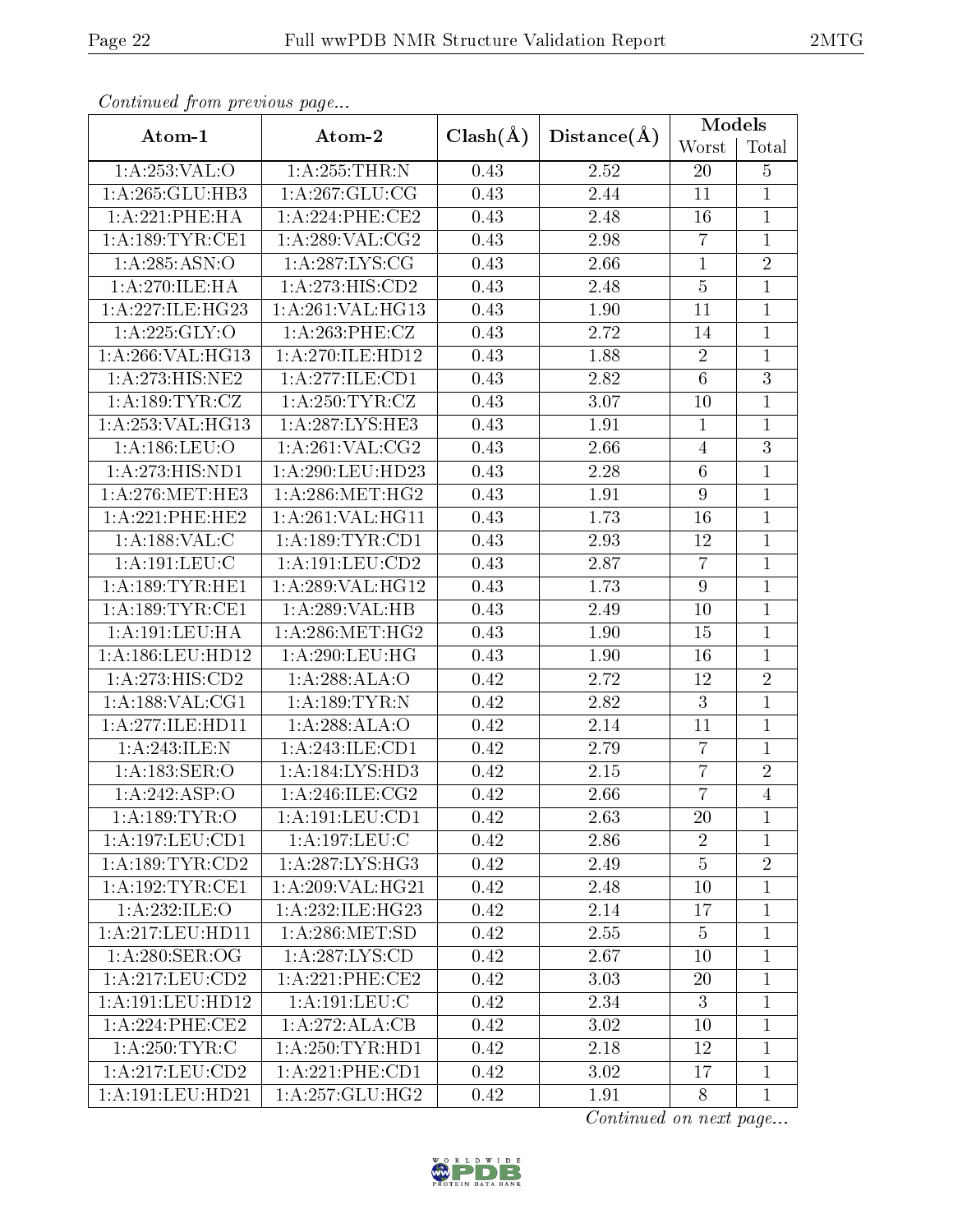| Continuea from previous page |                              |                   |             | Models         |                |
|------------------------------|------------------------------|-------------------|-------------|----------------|----------------|
| Atom-1                       | Atom-2                       | $Clash(\AA)$      | Distance(A) | Worst          | Total          |
| 1:A:243:ILE:CD1              | $1:$ A:260:ILE:HD11          | 0.42              | 2.45        | 9              | $\mathbf 1$    |
| 1: A:261:VAL:CG1             | 1:A:263:PHE:CD1              | 0.42              | 3.02        | 11             | $\mathbf{1}$   |
| 1: A:273:HIS:O               | 1:A:277:ILE:CB               | 0.42              | 2.67        | 13             | $\sqrt{2}$     |
| 1:A:191:LEU:H                | 1:A:191:LEU:HD22             | 0.42              | 1.75        | $\mathbf{1}$   | $\mathbf{1}$   |
| 1:A:226:VAL:HG12             | 1:A:227:ILE:N                | 0.42              | 2.29        | $\overline{2}$ | $\mathbf{1}$   |
| 1:A:217:LEU:HD22             | 1: A:221:PHE:CE1             | $\overline{0.42}$ | 2.50        | 14             | $\mathbf{1}$   |
| 1:A:191:LEU:CD2              | 1:A:191:LEU:O                | 0.42              | 2.61        | 16             | $\mathbf{1}$   |
| 1:A:230:VAL:HA               | 1:A:260:ILE:O                | 0.42              | 2.15        | 20             | $\overline{2}$ |
| 1: A: 190: ASP: OD2          | 1: A:253: VAL: CG2           | 0.42              | 2.66        | $\overline{7}$ | $\mathbf{1}$   |
| 1:A:232:ILE:HG23             | 1:A:232:ILE:O                | 0.42              | 2.15        | $\overline{2}$ | $\mathbf{1}$   |
| 1: A:276: MET:O              | 1: A:280: SER: CB            | 0.42              | 2.68        | 15             | $\overline{2}$ |
| 1: A: 191: LEU: C            | 1: A: 191: LEU: CD1          | 0.42              | 2.86        | $\overline{5}$ | $\overline{2}$ |
| 1: A: 192: TYR: CD2          | 1: A:257: GLU:OE1            | 0.42              | 2.73        | 8              | $\mathbf{1}$   |
| 1:A:227:ILE:HG23             | 1: A:263:PHE:CD2             | 0.42              | 2.49        | 16             | $\mathbf{1}$   |
| 1: A:270: ILE:C              | 1:A:270:ILE:HD12             | 0.42              | 2.34        | $\mathbf{1}$   | $\mathbf{1}$   |
| 1: A: 188: VAL: CG2          | 1:A:259:ALA:N                | 0.42              | 2.83        | $8\,$          | $\mathbf{1}$   |
| 1: A: 188: VAL: HG22         | 1:A:259:ALA:N                | 0.42              | 2.30        | $8\,$          | $\mathbf{1}$   |
| 1: A:191:LEU:HB2             | 1:A:213:VAL:HG13             | 0.42              | 1.92        | 12             | $\mathbf 1$    |
| 1:A:243:ILE:CB               | 1:A:247:SER:HB3              | 0.42              | 2.45        | 16             | $\mathbf{1}$   |
| 1:A:272:ALA:O                | 1:A:275:PHE:CD1              | 0.42              | 2.73        | 16             | $\mathbf{1}$   |
| 1: A:227: ILE: CG2           | 1: A:261:VAL:CG1             | 0.41              | 2.98        | $\overline{3}$ | $\mathbf{1}$   |
| 1:A:235:PRO:CD               | 1: A:256: GLN:O              | 0.41              | 2.69        | $\overline{4}$ | $\mathbf 1$    |
| 1:A:231:ARG:CG               | 1:A:260:ILE:HB               | $\overline{0.41}$ | 2.45        | 11             | $\mathbf{1}$   |
| 1:A:213:VAL:CG2              | 1: A:214:MET:N               | 0.41              | 2.82        | 19             | $\mathbf{1}$   |
| 1:A:242:ASP:O                | 1: A:246: ILE: CG1           | 0.41              | 2.68        | 10             | $\mathbf{1}$   |
| 1:A:184:LYS:O                | 1:A:184:LYS:HG2              | 0.41              | 2.16        | 18             | $\mathbf{1}$   |
| 1: A:276: MET:CE             | 1:A:287:LYS:O                | 0.41              | 2.68        | 19             | $\mathbf{1}$   |
| 1: A:213: VAL:CG1            | 1:A:217:LEU:HD13             | 0.41              | 2.46        | $\overline{6}$ | $\mathbf{1}$   |
| 1:A:277:ILE:C                | 1:A:277:ILE:HD13             | 0.41              | 2.32        | 9              | $\mathbf{1}$   |
| 1: A:289: VAL:CG1            | 1:A:290:LEU:N                | 0.41              | 2.83        | $\overline{4}$ | $\mathbf 1$    |
| 1:A:190:ASP:O                | 1: A: 190: ASP: OD1          | 0.41              | 2.39        | 11             | $\mathbf 1$    |
| 1: A:253: VAL:HG12           | 1:A:255:THR:HG22             | 0.41              | 1.91        | 17             | $\mathbf 1$    |
| 1:A:191:LEU:CD1              | 1:A:197:LEU:HD13             | 0.41              | 2.46        | 19             | $\mathbf{1}$   |
| 1:A:273:HIS:CE1              | 1:A:274:GLU:HG2              | 0.41              | 2.51        | $\overline{5}$ | $\mathbf{1}$   |
| 1: A: 189: TYR: CD2          | 1: A:287:LYS:HB3             | 0.41              | 2.51        | 18             | $\mathbf 1$    |
| 1:A:192:TYR:CD1              | 1:A:257:GLU:OE2              | 0.41              | 2.74        | $\overline{4}$ | $\mathbf 1$    |
| 1:A:195:PRO:CA               | 1:A:199:ALA:HB3              | 0.41              | 2.45        | 4              | $\mathbf{1}$   |
| 1: A:217:LEU:CD2             | 1: A:221:PHE:CE1             | 0.41              | 3.04        | $\overline{5}$ | $\mathbf{1}$   |
| 1: A: 183: SER: O            | 1: A:184: LYS: CG            | 0.41              | 2.69        | 8              | $\overline{2}$ |
| 1: A: 189: TYR: CE2          | 1: A:287:LYS:CG              | 0.41              | 3.03        | 13             | $\overline{2}$ |
| 1: A: 186: LEU: CD2          | $1:A:288:ALA:H\overline{B1}$ | 0.41              | 2.41        | 18             | $\overline{2}$ |

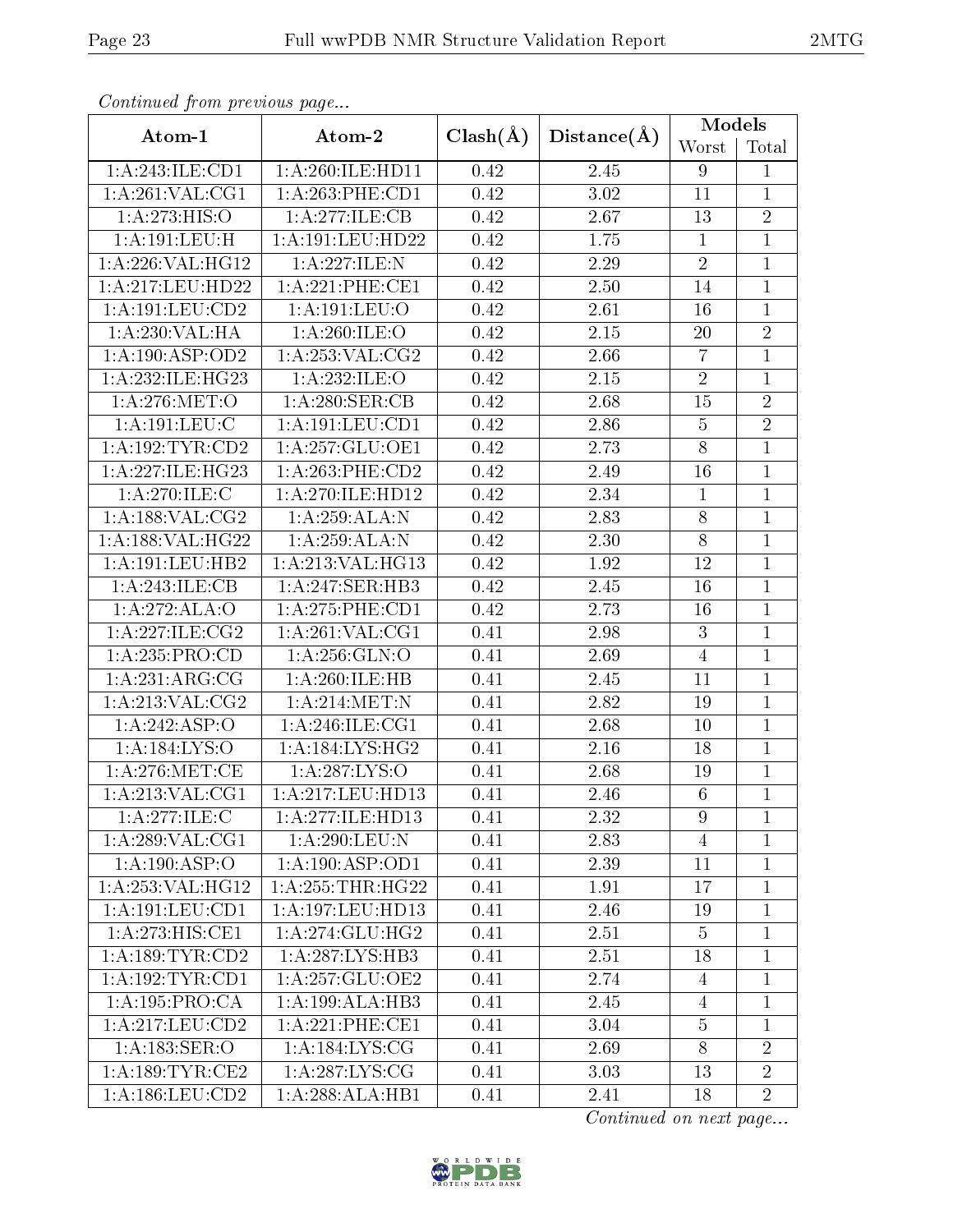|                      |                     |              |             | <b>Models</b>  |              |
|----------------------|---------------------|--------------|-------------|----------------|--------------|
| Atom-1               | Atom-2              | $Clash(\AA)$ | Distance(A) | Worst          | Total        |
| 1:A:217:LEU:HD23     | 1: A:221:PHE:CE1    | 0.41         | 2.51        | 18             | $\mathbf{1}$ |
| 1: A: 189: TYR: CE1  | 1: A:287:LYS:HB2    | 0.41         | 2.50        | $\mathbf{1}$   | $\mathbf{1}$ |
| 1: A: 192: TYR: CD1  | 1:A:192:TYR:C       | 0.41         | 2.95        | $\mathbf{1}$   | $\mathbf{1}$ |
| 1: A:234:LYS:HE2     | 1: A:234:LYS:N      | 0.41         | 2.31        | 11             | $\mathbf{1}$ |
| 1: A: 188: VAL: CG2  | 1: A:191: LEU: HD11 | 0.41         | 2.45        | 12             | $\mathbf{1}$ |
| 1: A: 190: ASP: OD2  | 1: A:253: VAL:CG1   | 0.41         | 2.69        | 14             | $\mathbf{1}$ |
| 1: A: 189: TYR: CZ   | 1: A:289: VAL:CG1   | 0.41         | 3.04        | $\overline{2}$ | $\mathbf{1}$ |
| 1:A:227:ILE:HG21     | 1:A:261:VAL:HG12    | 0.41         | 1.93        | 13             | $\mathbf{1}$ |
| 1:A:232:ILE:HA       | 1:A:259:ALA:HA      | 0.40         | 1.93        | 12             | $\mathbf{1}$ |
| 1: A: 192: TYR: CG   | 1: A:257: GLU:OE2   | 0.40         | 2.74        | 20             | $\mathbf{1}$ |
| 1:A:227:ILE:CG2      | 1:A:230:VAL:HG22    | 0.40         | 2.40        | $\overline{5}$ | $\mathbf{1}$ |
| 1: A: 192: TYR: CD1  | 1: A:257: GLU:HG3   | 0.40         | 2.52        | 11             | $\mathbf{1}$ |
| 1: A:218:LEU:O       | 1:A:222:GLY:N       | 0.40         | 2.54        | 15             | $\mathbf{1}$ |
| 1:A:190:ASP:HB3      | 1: A:253: VAL:CG1   | 0.40         | 2.46        | 17             | $\mathbf{1}$ |
| 1:A:190:ASP:OD1      | 1: A:253: VAL:CG2   | 0.40         | 2.67        | 20             | $\mathbf{1}$ |
| 1:A:190:ASP:CB       | 1: A:253: VAL:CG1   | 0.40         | 3.00        | $\overline{2}$ | $\mathbf{1}$ |
| 1:A:253:VAL:O        | 1: A:284: GLU:HB2   | 0.40         | 2.17        | 6              | $\mathbf{1}$ |
| 1: A: 188: VAL: HG13 | 1:A:259:ALA:HB3     | 0.40         | 1.92        | 10             | $\mathbf{1}$ |
| 1: A:212: LYS:O      | 1:A:216:HIS:CD2     | 0.40         | 2.74        | $\overline{3}$ | $\mathbf{1}$ |
| 1:A:186:LEU:HD23     | 1: A: 186: LEU: C   | 0.40         | 2.37        | 9              | $\mathbf{1}$ |
| 1: A:220:LEU:HD11    | 1: A:275:PHE:CE1    | 0.40         | 2.52        | 17             | $\mathbf{1}$ |
| 1:A:194:SER:CB       | 1:A:285:ASN:OD1     | 0.40         | 2.70        | 3              | $\mathbf{1}$ |

# 5.2 Torsion angles (i)

#### 5.2.1 Protein backbone (i)

In the following table, the Percentiles column shows the percent Ramachandran outliers of the chain as a percentile score with respect to all PDB entries followed by that with respect to all NMR entries. The Analysed column shows the number of residues for which the backbone conformation was analysed and the total number of residues.

| Mol | Chain | Analysed        | Favoured                               | Allowed  | Outliers                |              | Percentiles |
|-----|-------|-----------------|----------------------------------------|----------|-------------------------|--------------|-------------|
|     |       | $101/119$ (85%) | $88\pm2(87\pm2\%)$   9 $\pm2(9\pm2\%)$ |          | $^{\dagger}$ 4±1 (4±1%) |              | 29          |
| All |       | 2020/2380(85%)  | 1755 (87%)                             | 179 (9%) | 86 $(4%)$               | $\sqrt{5}$ / | 29          |

All 10 unique Ramachandran outliers are listed below. They are sorted by the frequency of occurrence in the ensemble.

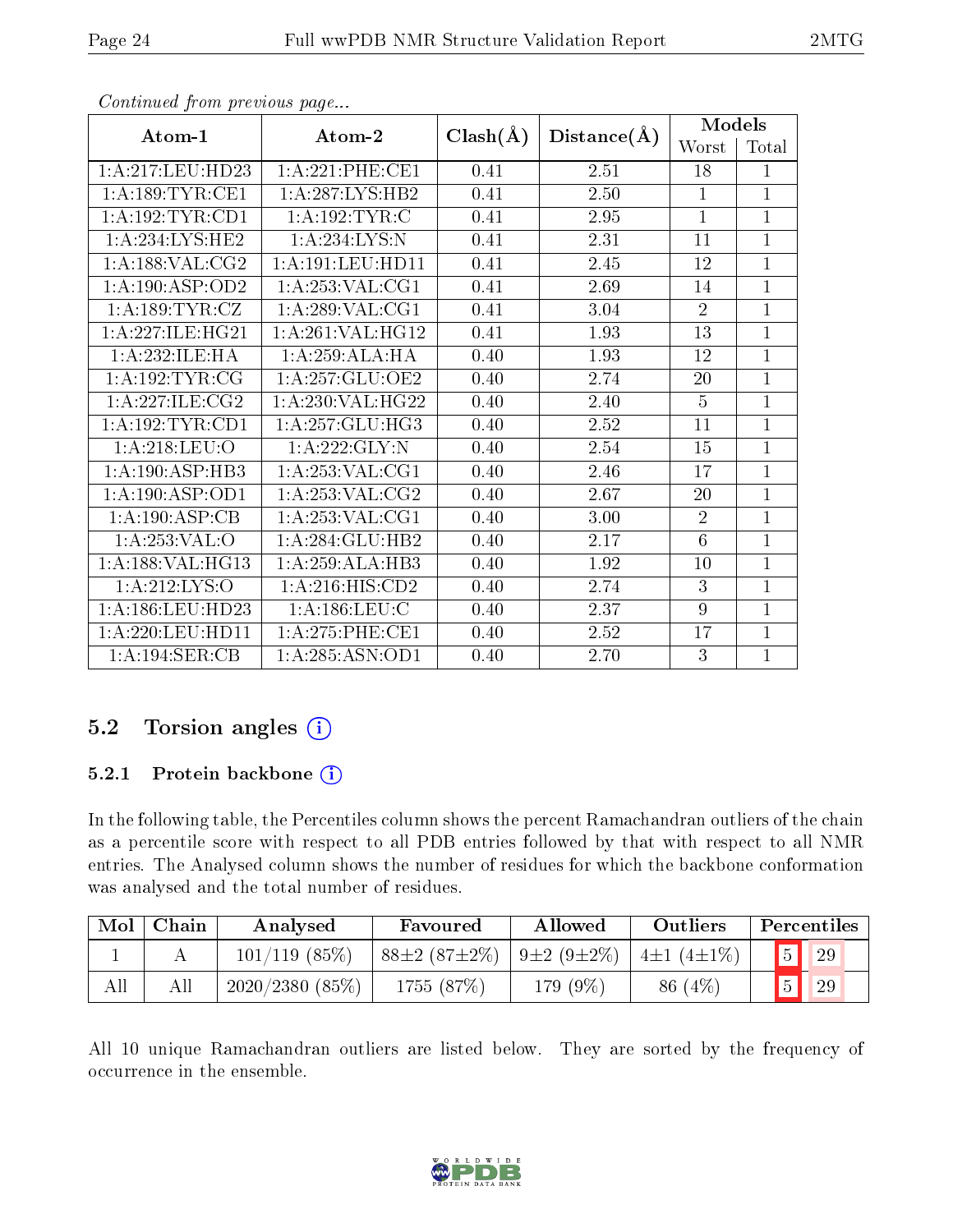| Mol | Chain | Res | <b>Type</b> | Models (Total) |
|-----|-------|-----|-------------|----------------|
| 1   | А     | 208 | ARG         | 20             |
| 1   | А     | 252 | <b>GLN</b>  | 19             |
| 1   | А     | 184 | <b>LYS</b>  | 15             |
| 1   | А     | 254 | <b>GLY</b>  | 9              |
| 1   | А     | 190 | ASP         | 8              |
| 1   |       | 286 | MET         | 7              |
| 1   | А     | 235 | PRO         | 3              |
| 1   | А     | 238 | GLU         | $\overline{2}$ |
| 1   | А     | 253 | VAL         | $\overline{2}$ |
|     |       | 251 | ${\rm SER}$ |                |

#### 5.2.2 Protein sidechains (i)

In the following table, the Percentiles column shows the percent sidechain outliers of the chain as a percentile score with respect to all PDB entries followed by that with respect to all NMR entries. The Analysed column shows the number of residues for which the sidechain conformation was analysed and the total number of residues.

| Mol | Chain | Analysed       | <b>Rotameric</b>          | Outliers                 | Percentiles |
|-----|-------|----------------|---------------------------|--------------------------|-------------|
|     |       | 90/104(87%)    | 61 $\pm$ 3 (68 $\pm$ 4\%) | 29 $\pm$ 3 (32 $\pm$ 4%) | 13          |
|     | All   | 1800/2080(87%) | $1218(68\%)$              | 582 (32%)                | 13          |

All 78 unique residues with a non-rotameric sidechain are listed below. They are sorted by the frequency of occurrence in the ensemble.

| Mol          | Chain            | $\operatorname{Res}% \left( \mathcal{N}\right) \equiv\operatorname{Res}(\mathcal{N}_{0})\cap\mathcal{N}_{1}$ | <b>Type</b> | Models (Total) |
|--------------|------------------|--------------------------------------------------------------------------------------------------------------|-------------|----------------|
| 1            | A                | 243                                                                                                          | ILE         | 20             |
| 1            | А                | 191                                                                                                          | LEU         | 19             |
| $\mathbf{1}$ | A                | 234                                                                                                          | <b>LYS</b>  | 17             |
| $\mathbf{1}$ | А                | 227                                                                                                          | ILE         | 17             |
| $\mathbf{1}$ | $\boldsymbol{A}$ | 271                                                                                                          | <b>LYS</b>  | 16             |
| $\mathbf{1}$ | A                | 214                                                                                                          | MET         | 15             |
| $\mathbf{1}$ | A                | 211                                                                                                          | GLU         | 14             |
| $\mathbf{1}$ | А                | 264                                                                                                          | <b>GLU</b>  | 14             |
| $\mathbf 1$  | A                | 249                                                                                                          | $\rm{ARG}$  | 13             |
| $\mathbf{1}$ | А                | 220                                                                                                          | LEU         | 13             |
| $\mathbf{1}$ | $\boldsymbol{A}$ | 279                                                                                                          | <b>GLU</b>  | 12             |
| $\mathbf{1}$ | A                | 208                                                                                                          | $\rm{ARG}$  | 12             |
| 1            | А                | 253                                                                                                          | VAL         | 12             |
| $\mathbf{1}$ | А                | 283                                                                                                          | <b>LYS</b>  | 12             |
| $\mathbf{1}$ | A                | 187                                                                                                          | LEU         | 11             |
| $\mathbf 1$  | А                | 252                                                                                                          | <b>GLN</b>  | 11             |

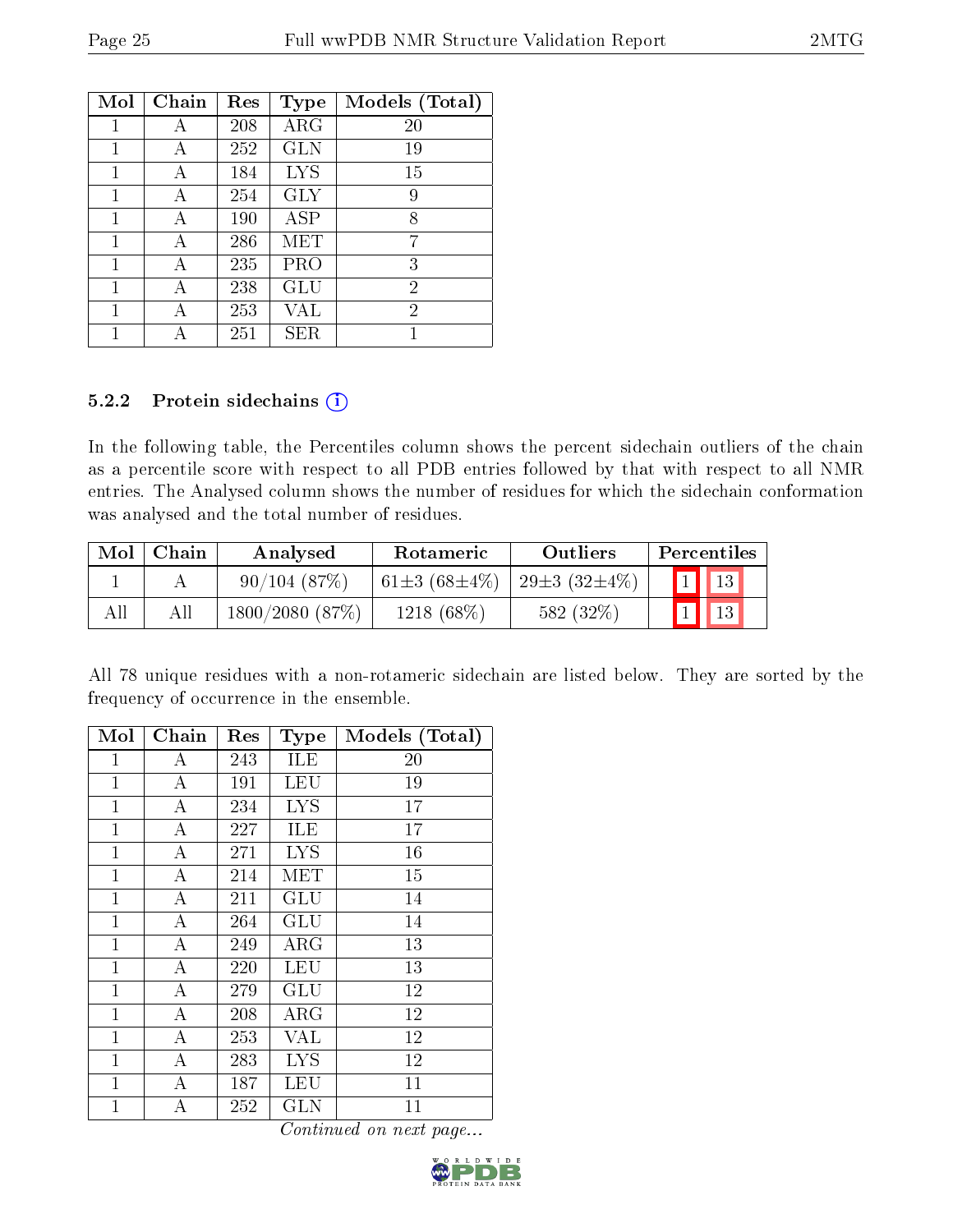| Mol            | Chain              | $\mathbf{r}$ . $\circ$ $\circ$ $\circ$<br>Res | $\sim r \sim \frac{1}{2}$<br>Type | Models (Total)   |
|----------------|--------------------|-----------------------------------------------|-----------------------------------|------------------|
| $\mathbf{1}$   | $\overline{A}$     | 274                                           | <b>GLU</b>                        | 11               |
| $\overline{1}$ | A                  | 212                                           | $\overline{L} \overline{YS}$      | $\bar{1}0$       |
| $\overline{1}$ | $\overline{\rm A}$ | 257                                           | $\overline{\text{GLU}}$           | 10               |
| $\mathbf{1}$   | A                  | 281                                           | <b>GLN</b>                        | 10               |
| $\overline{1}$ | $\overline{\rm A}$ | 256                                           | $\overline{\text{GLN}}$           | 10               |
| $\mathbf{1}$   | A                  | 196                                           | LYS                               | 9                |
| $\mathbf{1}$   | $\boldsymbol{A}$   | 291                                           | ILE                               | 9                |
| $\overline{1}$ | A                  | 233                                           | <b>LEU</b>                        | 8                |
| $\mathbf{1}$   | $\boldsymbol{A}$   | 262                                           | GLU                               | 8                |
| $\overline{1}$ | А                  | 290                                           | LEU                               | 8                |
| $\overline{1}$ | $\boldsymbol{A}$   | 247                                           | <b>SER</b>                        | 8                |
| $\overline{1}$ | A                  | 231                                           | $\widehat{\rm ARG}$               | $\overline{8}$   |
| $\mathbf{1}$   | A                  | 189                                           | <b>TYR</b>                        | 8                |
| $\mathbf{1}$   | А                  | 251                                           | <b>SER</b>                        | 8                |
| $\overline{1}$ | A                  | 255                                           | <b>THR</b>                        | $\overline{8}$   |
| $\mathbf 1$    | $\boldsymbol{A}$   | 188                                           | <b>VAL</b>                        | 8                |
| $\overline{1}$ | $\overline{A}$     | 228                                           | $\overline{\text{SER}}$           | $\overline{8}$   |
| $\mathbf{1}$   | $\boldsymbol{A}$   | 218                                           | <b>LEU</b>                        | $\overline{7}$   |
| $\mathbf{1}$   | $\overline{\rm A}$ | 184                                           | $\overline{LYS}$                  | $\overline{7}$   |
| $\mathbf{1}$   | $\overline{A}$     | 197                                           | LEU                               | $\overline{7}$   |
| $\overline{1}$ | $\overline{\rm A}$ | 250                                           | <b>TYR</b>                        | $\overline{7}$   |
| $\overline{1}$ | $\overline{\rm A}$ | 248                                           | $\overline{\text{SER}}$           | $\overline{7}$   |
| $\mathbf{1}$   | А                  | 260                                           | ILE                               | $\overline{7}$   |
| $\mathbf{1}$   | A                  | 192                                           | <b>TYR</b>                        | $\overline{7}$   |
| $\overline{1}$ | $\boldsymbol{A}$   | 245                                           | ARG                               | $\overline{7}$   |
| $\mathbf{1}$   | $\boldsymbol{A}$   | 286                                           | <b>MET</b>                        | $\boldsymbol{6}$ |
| $\overline{1}$ | А                  | 267                                           | $\overline{\mathrm{GLU}}$         | $\overline{6}$   |
| $\mathbf{1}$   | A                  | 276                                           | MET                               | $\boldsymbol{6}$ |
| $\overline{1}$ | A                  | $\overline{2}17$                              | LEU                               | $\overline{6}$   |
| 1              | А                  | 237                                           | $\rm{ARG}$                        | 6                |
| $\overline{1}$ | А                  | 183                                           | <b>SER</b>                        | $\overline{6}$   |
| $\mathbf 1$    | А                  | 185                                           | MET                               | $\overline{6}$   |
| $\mathbf{1}$   | А                  | 287                                           | LYS                               | 6                |
| $\mathbf{1}$   | A                  | 186                                           | <b>LEU</b>                        | $\overline{6}$   |
| $\mathbf{1}$   | A                  | 193                                           | <b>LEU</b>                        | 6                |
| $\mathbf{1}$   | $\overline{\rm A}$ | 285                                           | $\overline{\mathrm{ASN}}$         | $\overline{6}$   |
| $\mathbf{1}$   | A                  | 242                                           | $\overline{\text{ASP}}$           | 6                |
| $\mathbf{1}$   | A                  | 265                                           | $\overline{\text{GLU}}$           | $\overline{5}$   |
| $\mathbf{1}$   | $\overline{\rm A}$ | 198                                           | TRP                               | 5                |
| $\mathbf{1}$   | A                  | 244                                           | ${\rm ARG}$                       | $\overline{5}$   |
| $\mathbf{1}$   | $\boldsymbol{A}$   | 223                                           | <b>THR</b>                        | $\overline{5}$   |
| $\mathbf{1}$   | А                  | 284                                           | $\overline{\text{GLU}}$           | $\overline{5}$   |

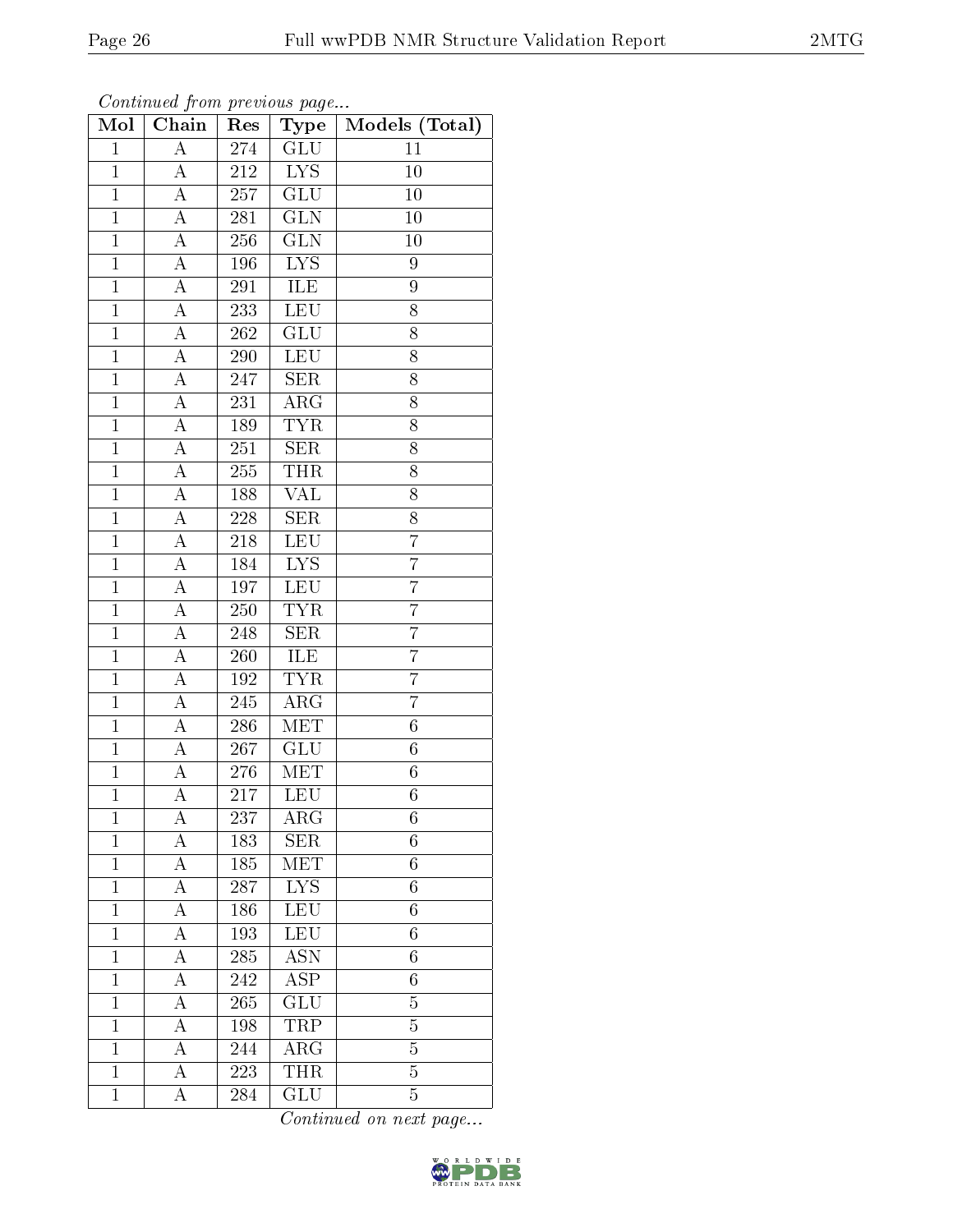| Mol          | Chain              | Res | $_{\rm Type}$ | Models (Total) |
|--------------|--------------------|-----|---------------|----------------|
| $\mathbf 1$  | А                  | 216 | <b>HIS</b>    | 5              |
| $\mathbf{1}$ | $\boldsymbol{A}$   | 194 | <b>SER</b>    | $\overline{5}$ |
| $\mathbf{1}$ | $\overline{A}$     | 210 | <b>GLN</b>    | $\overline{5}$ |
| $\mathbf{1}$ | $\boldsymbol{A}$   | 215 | GLU           | $\overline{4}$ |
| $\mathbf{1}$ | $\overline{A}$     | 229 | <b>SER</b>    | $\overline{4}$ |
| $\mathbf{1}$ | $\boldsymbol{A}$   | 219 | <b>LYS</b>    | $\overline{4}$ |
| $\mathbf{1}$ | $\boldsymbol{A}$   | 275 | PHE           | $\overline{3}$ |
| $\mathbf{1}$ | $\overline{A}$     | 232 | ILE           | $\overline{3}$ |
| $\mathbf{1}$ | $\boldsymbol{A}$   | 190 | <b>ASP</b>    | 3              |
| $\mathbf{1}$ | $\boldsymbol{A}$   | 263 | PHE           | $\overline{3}$ |
| $\mathbf{1}$ | $\boldsymbol{A}$   | 258 | <b>CYS</b>    | $\overline{2}$ |
| $\mathbf{1}$ | A                  | 224 | PHE           | $\overline{2}$ |
| $\mathbf{1}$ | $\overline{\rm A}$ | 277 | ILE           | $\overline{2}$ |
| $\mathbf{1}$ | $\boldsymbol{A}$   | 289 | <b>VAL</b>    | $\overline{1}$ |
| $\mathbf{1}$ | A                  | 246 | ILE           | $\mathbf{1}$   |
| $\mathbf{1}$ | А                  | 230 | VAL           | $\mathbf{1}$   |
| $\mathbf{1}$ | А                  | 270 | ILE           | $\mathbf{1}$   |
| $\mathbf{1}$ | A                  | 280 | <b>SER</b>    | $\overline{1}$ |
| $\mathbf{1}$ | $\boldsymbol{A}$   | 273 | <b>HIS</b>    | $\mathbf{1}$   |
| $\mathbf{1}$ | A                  | 239 | <b>LEU</b>    | $\overline{1}$ |

#### 5.2.3 RNA [O](https://www.wwpdb.org/validation/2017/NMRValidationReportHelp#rna)i

There are no RNA molecules in this entry.

# 5.3 Non-standard residues in protein, DNA, RNA chains  $(i)$

There are no non-standard protein/DNA/RNA residues in this entry.

# 5.4 Carbohydrates (i)

There are no carbohydrates in this entry.

# 5.5 Ligand geometry  $(i)$

There are no ligands in this entry.

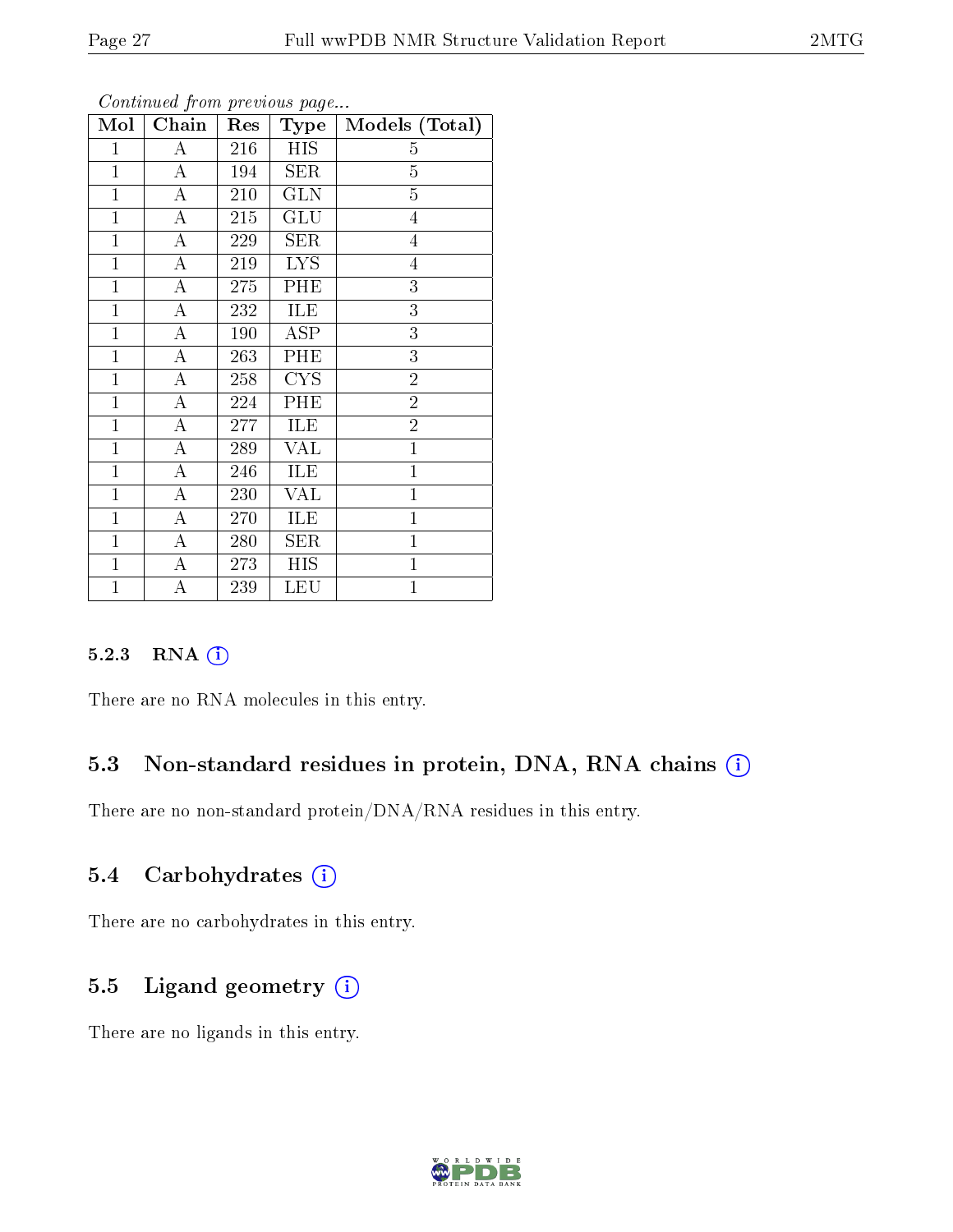# 5.6 [O](https://www.wwpdb.org/validation/2017/NMRValidationReportHelp#nonstandard_residues_and_ligands)ther polymers (i)

There are no such molecules in this entry.

# 5.7 Polymer linkage issues (i)

There are no chain breaks in this entry.

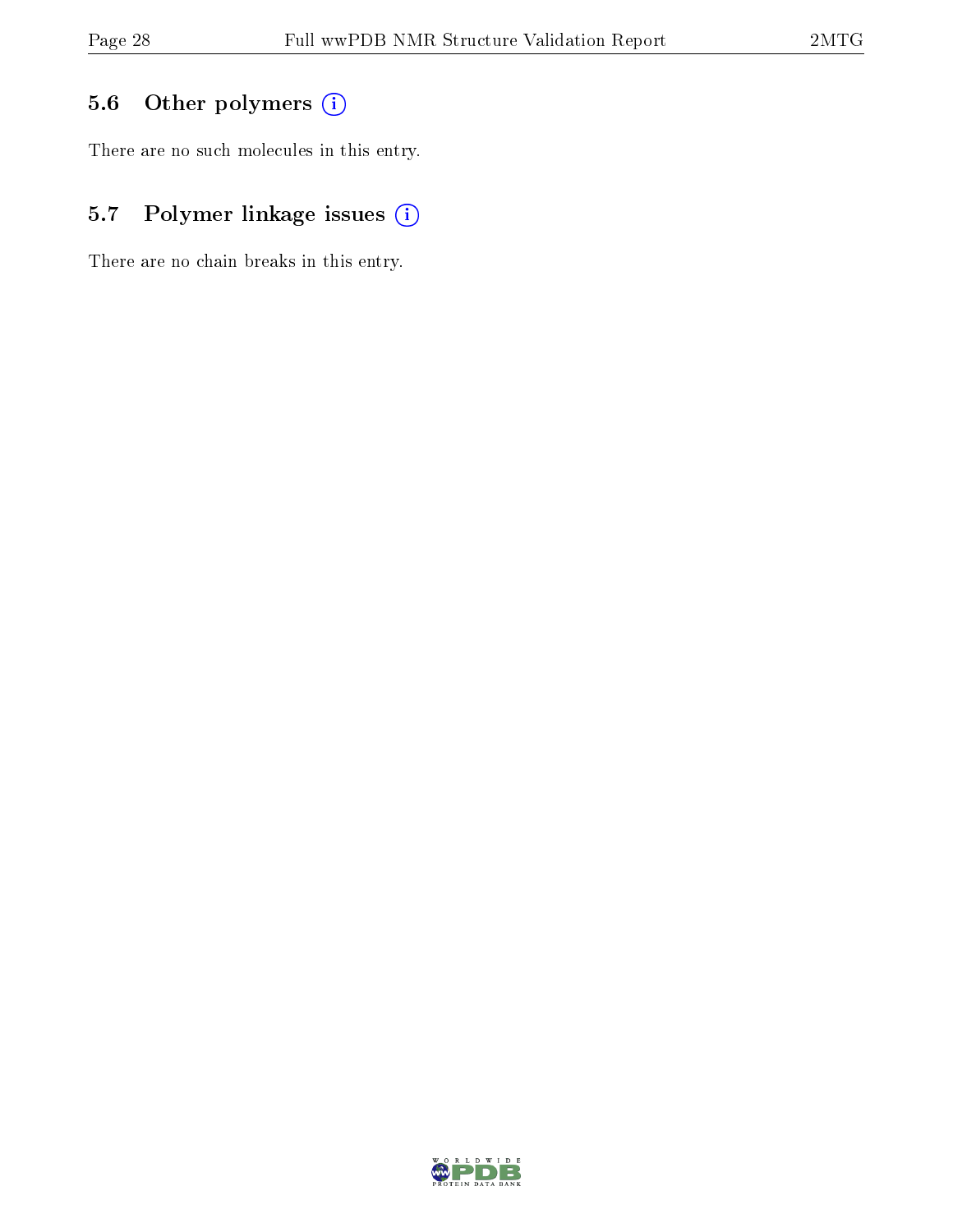# <span id="page-28-0"></span>6 Chemical shift validation  $\binom{1}{k}$

The completeness of assignment taking into account all chemical shift lists is 81% for the welldefined parts and  $76\%$  for the entire structure.

# 6.1 Chemical shift list 1

File name: input\_cs.cif

Chemical shift list name: *assigned\_chem\_shift\_list\_1* 

#### 6.1.1 Bookkeeping (i)

The following table shows the results of parsing the chemical shift list and reports the number of nuclei with statistically unusual chemical shifts.

| Total number of shifts                  | 1254 |
|-----------------------------------------|------|
| Number of shifts mapped to atoms        | 1254 |
| Number of unparsed shifts               |      |
| Number of shifts with mapping errors    |      |
| Number of shifts with mapping warnings  |      |
| Number of shift outliers (ShiftChecker) |      |

#### 6.1.2 Chemical shift referencing  $(i)$

The following table shows the suggested chemical shift referencing corrections.

| <b>Nucleus</b>     |      | # values   Correction $\pm$ precision, ppm | Suggested action          |
|--------------------|------|--------------------------------------------|---------------------------|
| $^{13}C_{\alpha}$  | 112. | $-0.05 \pm 0.13$                           | None needed $(0.5 ppm)$   |
| ${}^{13}C_{\beta}$ | 104  | $0.33 \pm 0.11$                            | None needed $(0.5 ppm)$   |
| $13\text{C}$       | 99   | $0.22 \pm 0.13$                            | None needed $(< 0.5$ ppm) |
| $15\,\mathrm{N}$   | 103. | $1.00 \pm 0.47$                            | Should be applied         |

#### 6.1.3 Completeness of resonance assignments  $(i)$

The following table shows the completeness of the chemical shift assignments for the well-defined regions of the structure. The overall completeness is 81%, i.e. 1051 atoms were assigned a chemical shift out of a possible 1303. 1 out of 20 assigned methyl groups (LEU and VAL) were assigned stereospecifically.

|           | $\operatorname{\textsf{Total}}$ | ŦП               | 13 <sub>0</sub>       | $15\mathbf{N}$ |
|-----------|---------------------------------|------------------|-----------------------|----------------|
| Backbone  | 481/497(97%)                    | $192/198$ (97\%) | $193/202(96\%)$       | $-96/97(99%)$  |
| Sidechain | $500/718(70\%)$                 | $296/422(70\%)$  | $\mid$ 204/265 (77\%) | $0/31(0\%)$    |